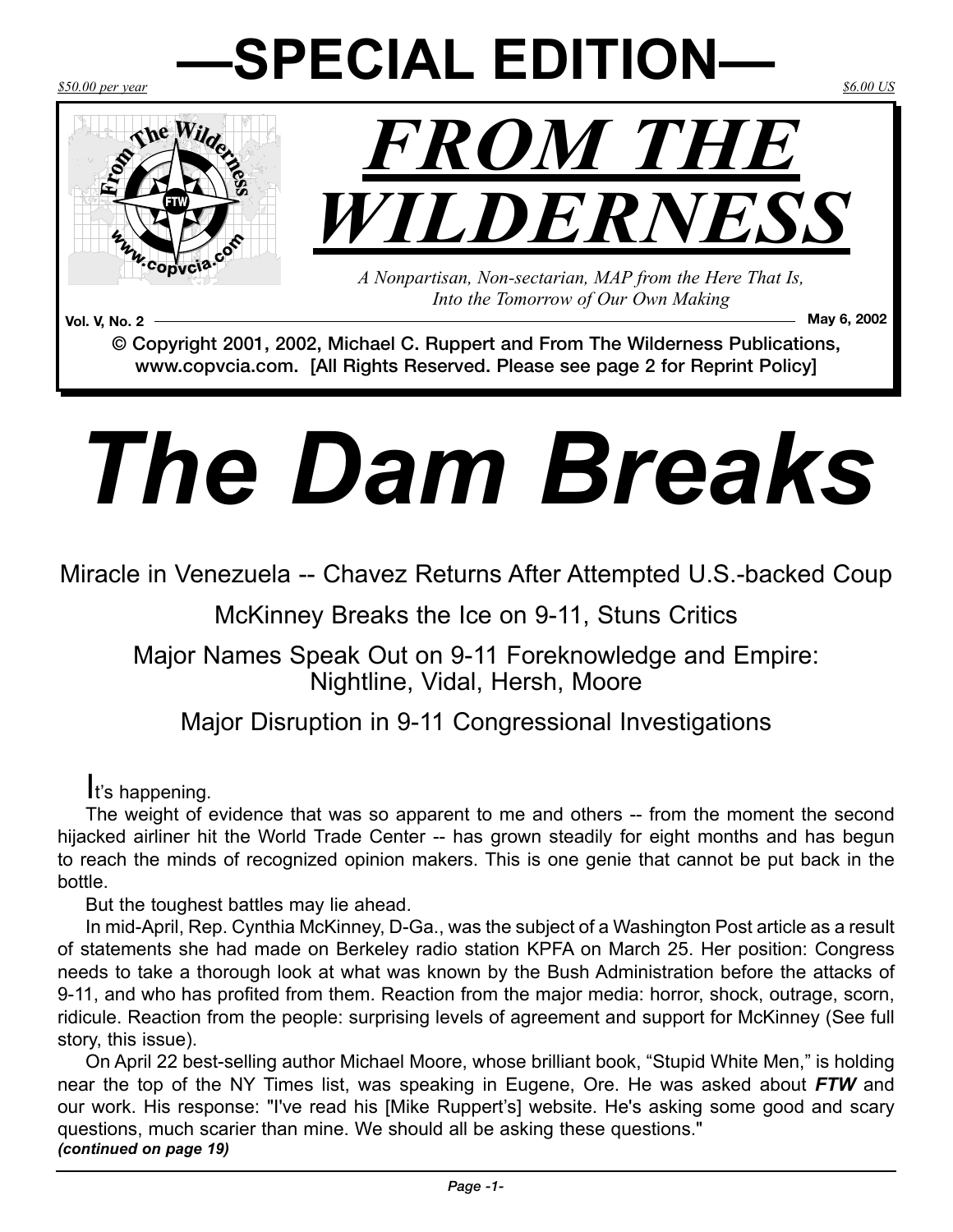# *From The Wilderness*

Michael C. Ruppert Publisher/Editor

| Contributing Editor---------------- Peter Dale Scott, Ph.D.  |  |
|--------------------------------------------------------------|--|
| Contributing Editor - Energy---------- Dale Allen Pfeiffer   |  |
| Staff Writer----------------------------- Michael Davidson   |  |
| Canadian Correspondent------------------ Greta Knutzen       |  |
| Staff Writer/Copy Editor -----------------------Joe Taglieri |  |
| Office of Public Affairs--------------------- Michael Leon   |  |

*From The Wilderness* is published eleven times annually. Subscriptions are \$50 (US) for 12 issues.

#### *From The Wilderness*

P.O. Box 6061- 350 Sherman Oaks, CA 91413 [www.copvcia.com](http://www.copvcia.com) e-mail – editorial: mruppert@copvcia.com e-mail – subscriptions and customer service: service@copvcia.com

(818) 788-8791 \* (818) 981-2847 fax

## **TABLE of CONTENTS**

#### **REPRINT POLICY**

Any story, originally published in From The Wilderness, more than thirty days old may be reprinted in its entirety, non-commercially, if, and only if, the author's name remains attached and the following statement appears:

"Reprinted with permission, Michael C. Ruppert and From The Wilderness Publications, www.copvcia.com, P.O. Box 6061-350, Sherman Oaks, CA, 91413. 818-788-8791. FTW is published monthly, annual subscriptions are \$50 per year."

THIS WAIVER DOES NOT APPLY TO PUBLICATION OF NEW BOOKS.

For reprint permission for "for profit" publication, please contact Mike Ruppert.

# **The Case for Bush Administration Advance Knowledge of 9-11 Attacks**

by Michael C. Ruppert

April 22, 2002, 12:00 PDT (FTW) -- A dispassionate examination of existing reliable, open-source evidence on advance warnings of the Sept. 11 attacks provides strong and sustainable grounds to conclude the Bush Administration was in possession of sufficient advance intelligence to have prevented the attacks, had it wished to do so. With a known intelligence budget of approximately \$30 billion, it must be assumed there are classified files that only add to the weight of the available data presented here. Is it reasonable to assume that what is presented here is the only intelligence the U.S. possessed?

This article will focus on four primary areas where the U.S. had information that forewarned of the attacks in sufficient detail to have prompted their prevention. Those areas are: Documented warnings received by the United States Government (USG) from foreign intelligence services; Obvious and large scale insider stock trading in the days before the attacks; Known intelligence successes achieved by the USG in its penetrations of Al Qaeda; and, the case of Delmart "Mike" Vreeland, a U.S. Naval intelligence officer jailed in Canada at the request of U.S. authorities, who -- with his attorneys - - spent months attempting to warn USG and Canadian intelligence officials of the pending attacks, only to be rebuffed and ignored.

This article will not focus on a number of well-known and documented instances where the Bush Administration actively interfered with or curtailed investigations into Al Qaeda-linked groups that could have provided even more intelligence. Included in this category are reports by the BBC's Gregg Palast, the French book "The Forbidden Truth," and a lawsuit/OPR complaint filed by an active FBI agent alleging investigations that could have prevented the attacks were derailed by superiors, in some cases on orders from the White House.

#### **WARNINGS FROM FOREIGN INTELLIGENCE**

This section focuses on known advance warnings received by the U.S. government from foreign intelligence services that proved to be specific enough to have identified the date (within one week), method, *(continued on page 11)*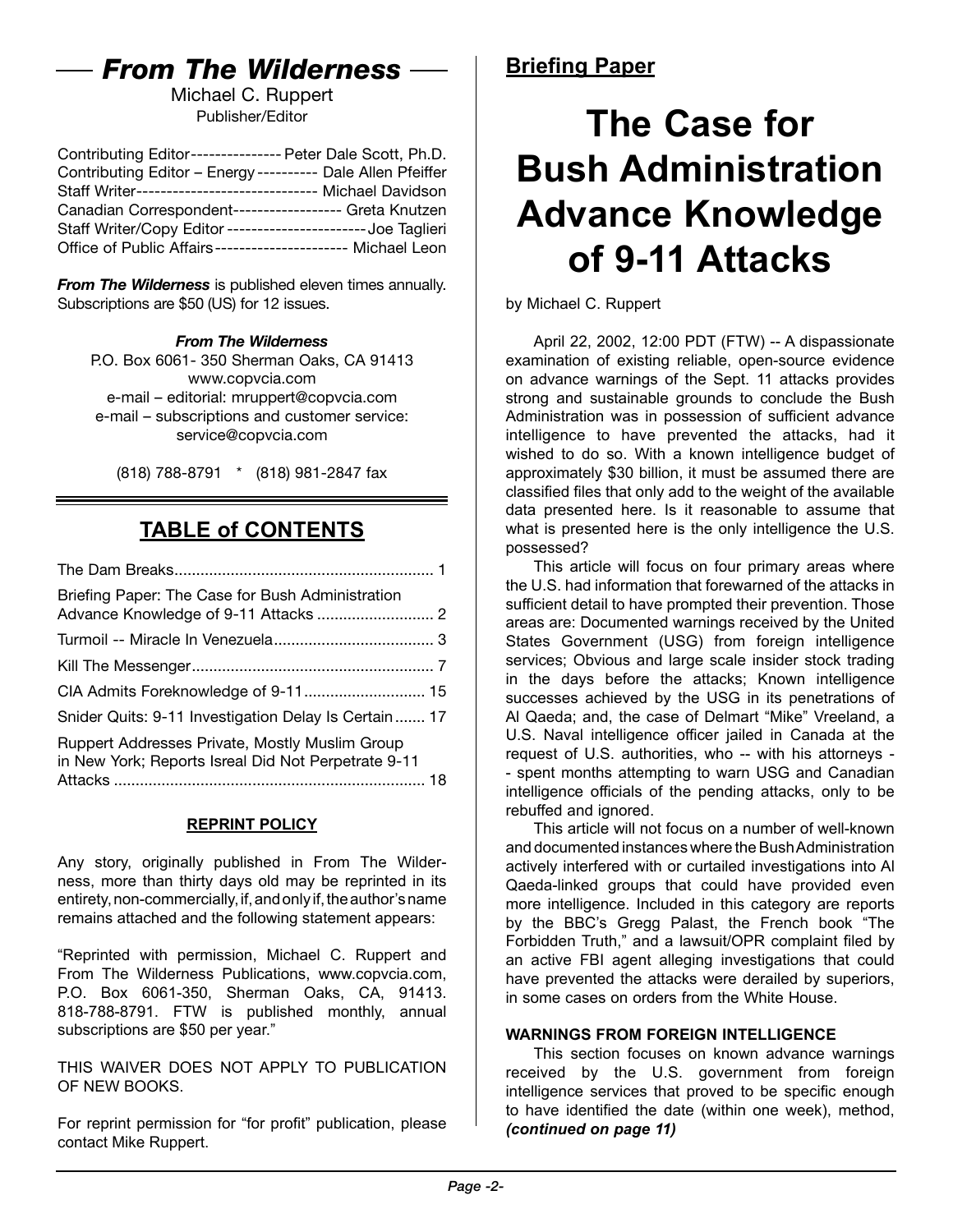# *TURMOIL* **-- MIRACLE IN VENEZUELA**

## Chavez Dupes U.S.-backed Coup -- Democratically Elected Leader Unfriendly to U.S. Foreign Policy Regains Power After Two Days Under Military Arrest

by Joe Taglieri, *FTW* Staff

May 6, 2002, 12:00 PDT (FTW) -- President Hugo Chavez is once again at the helm of the Venezuelan government. He returned to power just two days after he was arrested April 12 in the wake of a coup d'etat organized and perpetrated by political and military opponents. The apparent coup leader, Pedro Carmona, held the office for less than 48 hours. It has been widely reported the U.S. military provided support to anti-Chavez factions during the coup, and State Department and other U.S. officials met with coup organizers in the months and weeks leading to Chavez's ouster.

As early as last June, "American military attaches had been in touch with members of the Venezuelan military to examine the possibility of a coup," wrote Britain's the Guardian newspaper on April 29. Quoting Wayne Madsen, a former Naval and National Security Agency (NSA) intelligence officer who is now an investigative journalist, the paper reported U.S. Navy ships provided signals intelligence and communications jamming support to the Venezuelan military as the coup against Chavez unfolded.

"The NSA supported the coup using personnel attached to the U.S. Southern Command's Joint Interagency Task Force East (JIATF-E) in Key West, Fla.," wrote Madsen and Richard M. Bennett on the Intel Briefing website. "NSA's Spanishlanguage linguists and signals interception operators in Key West; Sabana Seca on Puerto Rico and the Regional Security Operating Center (RSOC) in Medina, Texas also assisted in providing communications intelligence to U.S. military and national command authorities on the progress of the coup d'etat.

"From eastern Colombia, CIA and U.S. contract military personnel, ostensibly used for counter-narcotics operations, stood by to provide logistics support for the leading members of the coup. Their activities were centered at the Marandua airfield and along the border with Venezuela. Patrol aircraft operating from the U.S. Forward Operating Location (FOL) in Manta, Ecuador also provided intelligence support for the military move against Chavez. Additional USN vessels on a training exercise in the Outer Range of the U.S. Navy's Southern Puerto Rican Operating Area also stood by in the event the coup against Chavez faltered, thus requiring a military evacuation of U.S. citizens in Venezuela. The ships included the aircraft carrier USS George Washington and the destroyers USS Barry, Laboon, Mahan, and Arthur W. Radford. Some of the latter vessels reportedly had NSA Direct Support Units aboard to provide additional signals intelligence support to U.S. Special Operations and intelligence personnel deployed on the ground in close co-operation with the Venezuelan Army and along the Colombian side of the border."

On how he learned of these U.S. coup connections, the intelligence analyst told *FTW* via e-mail, "It happened by circumstance that I was in attendance at a military banquet in Tysons Corner, near CIA HQ the night the coup took place, and I merely blended in with some of the active and retired contractor officers who were talking freely about what was occurring." Madsen also has a number of other sources, he said.

Chavez has been a thorn in the side of the Bush Administration since he was first elected. Inspired by Latin American populist hero, Simon Bolivar, Chavez won landslide elections in 1998 and 2000 on a platform of social and economic reform. And in addition to his tenacious anti-poverty stance, Chavez has time and again thumbed his nose at U.S. foreign policy. In his drive to maintain independence, he has established friendly relations with a number of countries who have opposed U.S. interests, including Cuba, Iraq and Libya. Contrary to rhetoric out of Washington, Chavez has never been linked to any terrorist operations anywhere.

Rather, observers say his alliances are driven by the need for allies in his determined attempts to prevent American corporate interests from determining Venezuelan policies. Chavez's steadfast goal has been to walk a truly independent path and make Venezuelan independence a reality, along with higher standards of living for his people. If successful, say Chavez advocates, he would threaten U.S. economic control all throughout South America and might prompt other nations to follow suit. It is for this reason primarily that U.S. economic interests wish to see him fail.

It is also important to factor into the political equation leading to April's coup attempt Chavez's stubborn defiance of U.S. objectives in neighboring Colombia against the leftist guerillas known as the FARC (Revolutionary Armed Forces of Colombia). Chavez has consistently refused to allow U.S. military flights destined from Colombia to fly through Venezuelan airspace. This has been problematic since the closest U.S. bases are in Puerto Rico, and Venezuela is in between the two.

To add insult to injury, Venezuela under Chavez is also a stringent member of OPEC. Chavez even came out against the U.S. military action in Afghanistan, chiding the U.S. not to "fight terrorism with terrorism."

#### **OTTO REICH**

Another curious Washington player involved in the goings-on in Venezuela is Otto Reich, who President Bush appointed U.S. assistant secretary for Western Hemisphere affairs last year. Reich, a former ambassador to Venezuela under President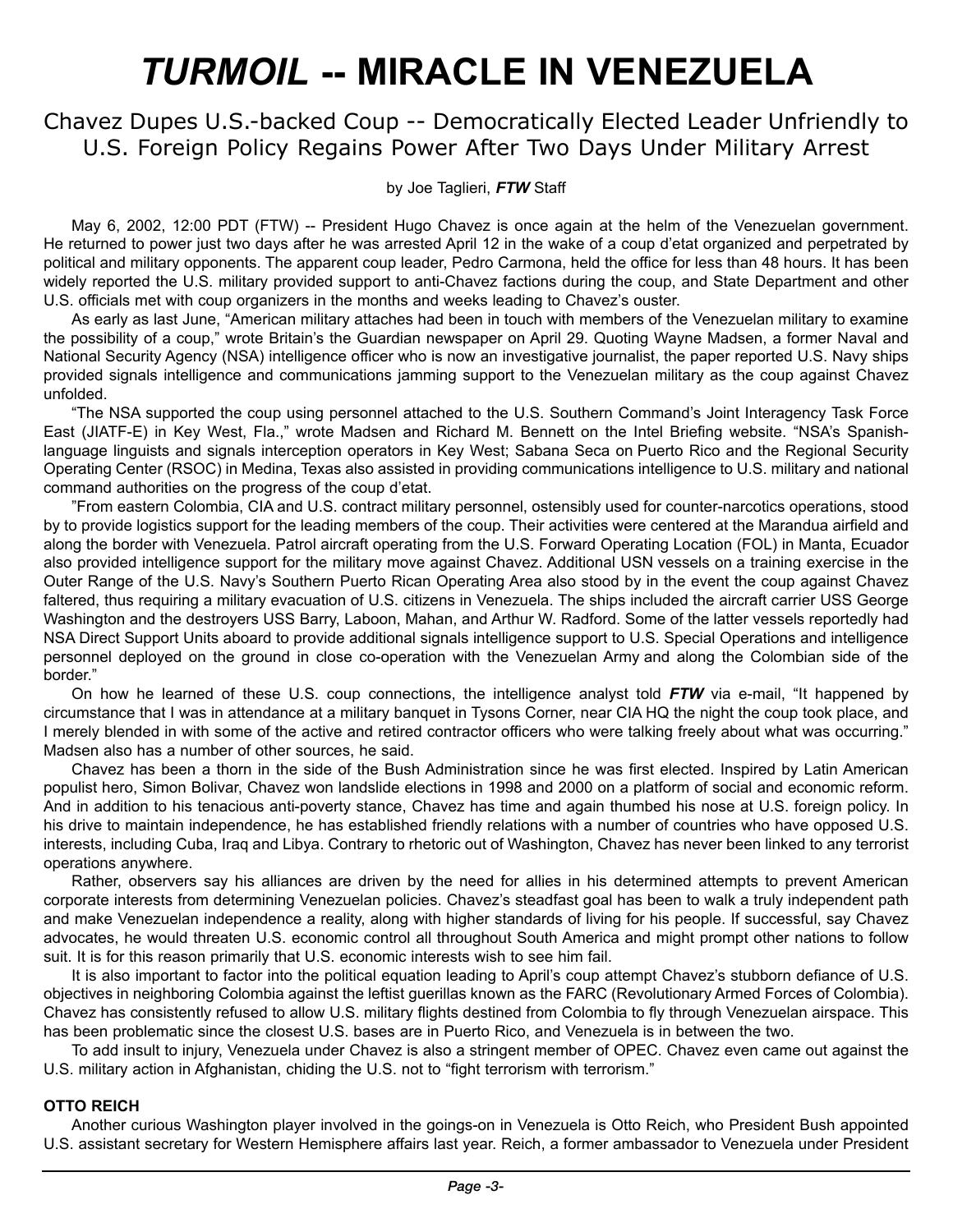Reagan, has an interesting, spooky past -- especially in Latin America. He was a big part of the Regan-Bush era drugs for weapons, etc. operations. Reich was implicated as a disinformation hack in the Iran-contra scandal and was removed from Reagan's White House staff.

Reich's appointment was criticized by Democratic Senators John Kerry of Massachusetts and Christopher Dodd of Connecticut, members of the Senate Foreign Relations Committee. The senators' "concerns over Reich focus on his leadership of the State Department's one-time Office of Public Diplomacy for Latin America and the Caribbean," reported the Associated Press March 9, 2001. "The office -- which Reich led from its inception in June 1983 until January 1986 -- was accused of running an illegal, covert domestic propaganda effort against Nicaragua's leftist Sandinista government and in favor of the Contra rebels."

"The issue is not his conservative politics," Kerry told the AP. "It was his central part in 'deeply divisive' policies and the domestic propaganda his office allegedly generated to support the Reagan administration's Central American policies in the 1980s."

Reich has denied wrongdoing related to his Iran-contra activities.

Now leading the State Department's present Latin America crew, Reich is reported to have been in contact by telephone with Venezuela's president-for-a-day, Carmona, while the coup was happening on April 11 and 12. It has also been widely reported Carmona and other coup conspirators met repeatedly with Reich and other U.S. officials in Caracas, Venezuela's capital, in the months and weeks prior to Chavez's arrest.

Salon magazine reported in a meeting with senior Latin American diplomats in Washington on April 12, Reich "was in possession of suspiciously precise details about the circumstances of Chavez's removal. Some attendees believed Reich must have been in contact with conspirators because his 'tortured' justifications for the overthrow 'could only have been rationalized by the coup plotters themselves.'"

White House spokesman Ari Fleisher acknowledged the meetings between U.S. officials and coup conspirators, but firmly dismissed any notion that the U.S. would support a coup. Fleisher characterized the conversations that took place between coup conspirators and "State Department and National Security Council" officials as "routine."

#### **SHAPIRO "ALL SMILES"**

The Guardian reported April 29, "In Caracas, a congressman has accused the U.S. ambassador to Venezuela, Charles Shapiro, and two U.S. embassy military attaches of involvement in the coup. Roger Rondon claimed that the military officers, whom he named as (James) Rogers and (Ronald) MacCammon, had been at the Fuerte Tiuna military headquarters with the coup leaders during the night of April 11-12.

"And referring to Shapiro, Rondon said he and others saw the ambassador leaving Miraflores palace, 'all smiles and embraces, with the dictator Pedro Carmona…[His] satisfaction was obvious. Shapiro's participation in the coup d'état in Venezuela is evident.'"

#### **MADSEN: U.S. INTEL ORGANIZED COUP FOR MONTHS**

But despite no crystal clear, undeniably declassified "smoking gun" linking American political players to the coup, still, there are many questions as to just how deeply Washington was involved.

In November after Chavez's "fighting terrorism with terrorism" comment, the NSA, Pentagon, and State Department held meetings to discuss various U.S. gripes with Chavez in the foreign policy arena. Secretary of State Colin Powell subsequently spoke out against Chavez, as did CIA director George Tenet in congressional testimony.

Madsen and Bennett report the CIA actively organized a coup against Chavez. "The CIA provided Special Operations Group personnel, headed by a lieutenant colonel on loan from the U.S. Special Operations Command at Fort Bragg, North Carolina, to help organize the coup against Chavez. They had been in the country since the summer of 2001 and consisting of U.S. Special Operations Intelligence Support Activity (ISA) personnel. The group reportedly made contact with senior, pro-U.S. military officers, including armed forces chief Gen. Lucas Rincon, Deputy Security Minister Gen. Luis Camacho Kairuz, and business and union leaders, especially those with the state-owned oil company, PDVSA, and the Venezuelan Workers' Confederation (CTV). Last summer, the CIA lieutenant colonel began meeting with corporate and labor leaders at the PDVSA refinery in Maracaibo to lay plans for the coup against Chavez. One of those recruited early on by the CIA was the new interim Venezuelan president, Pedro Carmona, the head of the Fedecamaras business syndicate.

"The coup was also supported by Special Operations psychological warfare (PSYOPs) personnel deployed from Fort Bragg, North Carolina. They put together Spanish-language television announcements, purportedly from Venezuelan political and business leaders and aired by Venezuelan television and radio stations, saying Chavez 'provoked' the crisis by ordering his supporters to fire on peaceful protestors in Caracas. U.S. electronic warfare technicians also helped to jam cell phone and radio frequencies in Caracas and other major cities in co-operation with the intelligence battalion…of the Venezuelan Army High Command."

Some point to more circumstantial events, which nonetheless suggest U.S. complicity in the coup. For example, the White House and State Department's 180-degree flip-flop on the attempted coup indicated for many a tacit endorsement of Carmona's camp. The Bush Administration first seemed to embrace the Carmona government and didn't condemn the coup until after it was apparent Chavez would return to power. At that point on the night of April 13, the U.S. officially jumped on the anti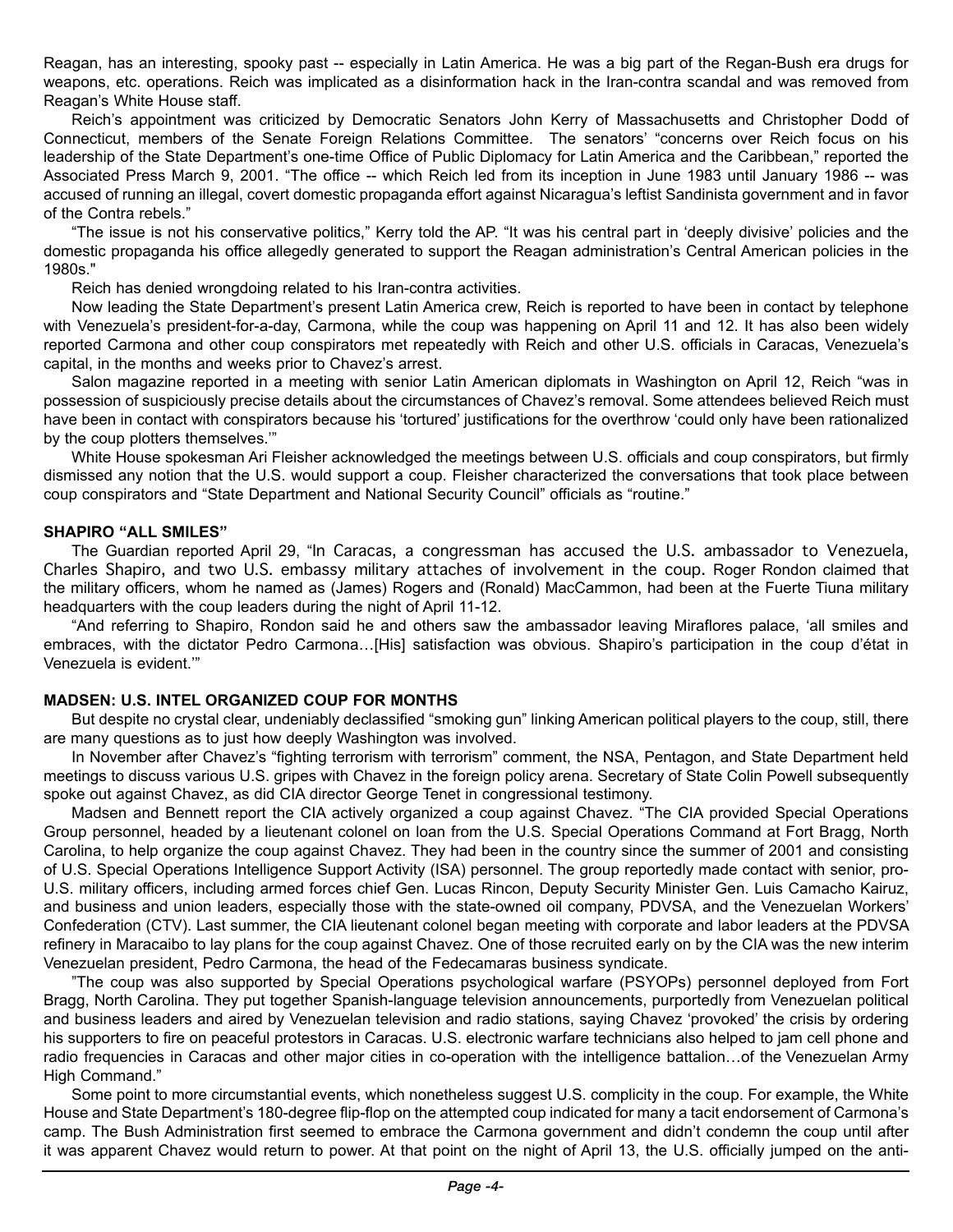Chavez Organization of American States (OAS) bandwagon, condemning the coup. The OAS's condemnation was preceded by denouncements from the presidents of 19 Latin American nations, as well as other governments around the world.

#### **HOW IT HAPPENED, WHAT'S TO COME**

Early Sunday morning, April 14, President Hugo Chavez stepped off a helicopter that had just landed at Venezuela's presidential palace, Miraflores. The Associated Press reported he was greeted by hundreds of well-wishers, in addition to a crowd of thousands cheering and singing the country's national anthem upon catching sight of their returning president.

"I do not come with hate or rancor in my heart, but we must make decisions and adjust things," Chavez said moments after stepping off the helicopter, flown by members of his former Venezuelan military division, the 42nd Army Paratrooper Brigade.

The paratroopers reportedly turned the tide in favor of the deposed Chavez. Gen. Raul Baduel received a call at the division's base in Maracay from Chavez, who was then in the custody of the rebellious generals who arrested him and took him to an island off the coast of Venezuela, called La Orchila. "The president never suggested he had resigned," Baduel told the AP. "He told me, 'Brother, I'm not just ordering you, I'm begging you, don't get involved in the bloodshed.'"

But Baduel and his fellow paratroopers felt it was their duty to restore constitutional order to the country, so they moved to reinstate their deposed president. And they had even stronger grounds to do so thanks to Carmona's first act as interim president -- to dissolve Venezuela's constitution, national legislature, supreme court, attorney general's office, and comptroller's office, ceding all functions of those government bodies to his cabinet advisors.

Baduel learned on April 13 an aircraft registered in the U.S. to a Venezuelan media executive was at the La Orchila airstrip, and was likely poised to fly Chavez out of the country. But by the time the paratroopers' three choppers reached the island, Carmona's transitional government had collapsed, largely thanks to nationwide uprisings in several Venezuelan cities.

The AP reported thousands of Venezuelans converged on the paratroopers' base in Maracay, located 80 miles west of Caracas, in support of their attempt to rescue Chavez. "The 42nd was the first unit to oppose Chavez's April 12 ouster by dissident generals," wrote the wire service. "An hours-old interim government quickly crumbled when word reached Caracas that the paratroopers were angry. The brigade retrieved Chavez from captivity and returned him to Caracas April 14."

A massive, heavily promoted anti-Chavez demonstration took place on April 12 in Caracas, which resulted in the deaths of 17 people and injuries to hundreds. Most of the dead, totaling more than 40 at the end of the three-day coup, were Chavez supporters killed in several Venezuelan cities, and many also were the victims of rooftop snipers. The identities and allegiances of these gunmen are now the subject of several investigations by the Venezuelan government and human rights groups.

The generals who would eventually carry out the coup arrested Chavez when they began receiving unsubstantiated reports circulated by Venezuelan anti-Chavez media that the president had ordered snipers to fire on the crowd, made up of an estimated 150,000 protestors. Management recently terminated by Chavez of the state-owned oil company, Petroleos de Venezuela (PDVSA), and union officials organized the protest march.

According to Gregory Wilpert, an American sociologist living in Caracas, "Supposedly at the spur of the moment, the [anti-Chavez] organizers decided to re-route the march to Miraflores, the president's office building, so as to confront the progovernment demonstration, which was called in the last minute. About 5,000 Chavez supporters had gathered there by the time the anti-government demonstrators got there. In-between the two demonstrations were the city police, under the control of the oppositional mayor of Caracas, and the National Guard, under control of the president."

Now that relative calm has again returned to this nation of 24 million, some, including Wilpert, see a rather ambiguous immediate future. "There is an overall atmosphere of uncertainty here, which definitely makes Chavez appear weaker, since people seem to think that Chavez could still fall, either through another coup attempt or through some other, more constitutional means, though I don't really see any," Wilpert told *FTW* via e-mail. "There is a strong push from the opposition to have a referendum on Chavez's tenure, and given his razor-thin majority in the national assembly, it could pass. If it does and he loses, which is possible, there would certainly be another crisis, because I doubt Chavez would resign, and the referendum itself cannot force him out of office."

And as June Thomas of Slate online magazine pointed out, the first U.S.-backed coup against the Chilean regime of President Salvador Allende failed in June 1973. "Three months later, the plotters tried again," Thomas wrote. "That time they brought down the government and killed Allende."

#### **MEDIA'S ROLE IN COUP QUESTIONED BY MANY JOURNALISTS**

It is no secret most of the Venezuelan news media, primarily the country's privately owned television networks, was at odds with Chavez and his "Bolivarian Revolution," which focused the state's energy and resources towards alleviating the harsh impoverished conditions under which 80 percent of Venezuelans live.

This, however, angered Venezuela's entrenched financial oligarchy, which controls the media, thus prompting a smear campaign against Chavez, culminating with the April coup attempt.

Venezuela's news media -- as well as mainstream U.S. press outlets -- have been criticized for biased, anti-Chavez coverage during the coup. Many online journalists, however, such as Madsen, Roy S. Carson and Patrick O'Donoghue of VHeadline.com, and Al Giordano of the Narco News website ([www.narconews.com](http://www.narconews.com)) tirelessly reported what appeared to be significant U.S. complicity in Chavez's ouster.

Throughout this tumultuous past month in Venezuela, the disinformation flew steadily via the nation's TV, which most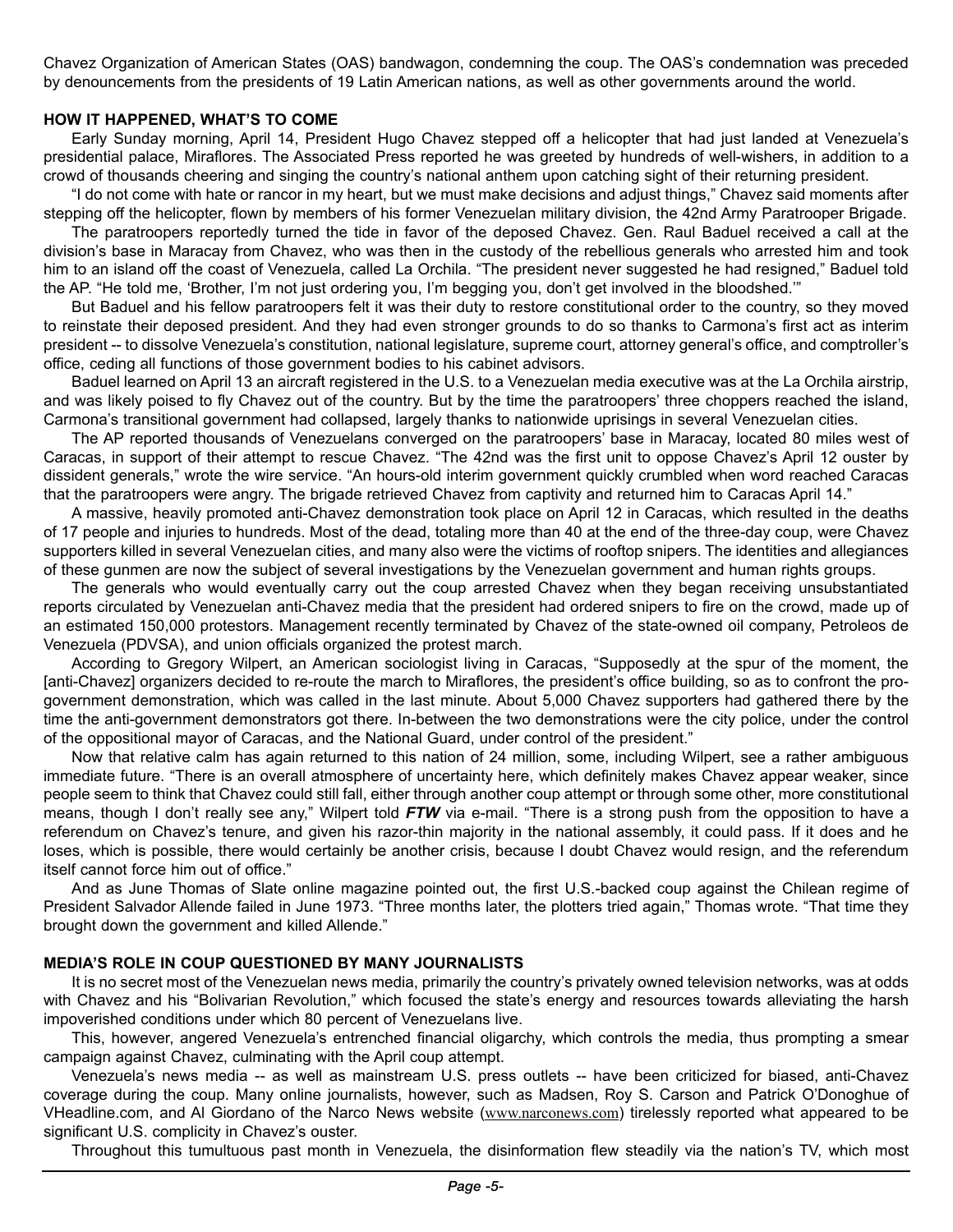foreign press agencies took as gospel reporting. A true disinfo highlight: The notion repeatedly echoed by mainstream American journalists was Chavez had resigned, though it would later be revealed this was not, in fact, the case. Coup plotters came up with that one while Chavez was in custody, promptly circulating the lie around the planet through the mainstream media.

The anti-Chavez mainstream mantra also contained other non-facts reported as the truth. Another key misnomer was Chavez ordered National Guard troops to fire on the crowd of protestors outside Miraflores. While he did enact Plan Avila, which is the government's state of emergency security plan for Caracas and calls for tanks and National Guard troops to defend government compounds, Chavez did not order anyone to shoot civilian demonstrators -- most of the dead were pro-Chavez.

And while Chavez did order a media blackout just prior to his arrest by rebellious generals, it was in response to the TV news' constant airing of footage that was edited to suggest Chavez supporters were the only ones firing on the crowd outside Miraflores.

"Chavez's biggest and perhaps only mistake of the day, which provided the last remaining proof his opposition needed for his anti-democratic credentials, was to order the black-out of the private television stations," wrote Wilpert. "They had been broadcasting the confrontations all afternoon, and Chavez argued that these broadcasts were exacerbating the situation and should, in the name of public safety, be temporarily shut-down. "

Wilpert, who was on the ground at Miraflores when anti-Chavez and pro-Chavez factions clashed there, claimed most of the violent exchanges primarily involved rock throwing and tear gas. But, Wilpert wrote, "I got there just when the opposition demonstration and the National Guard began fighting each other. Who started the fight…is, as is so often the case in such situations, nearly impossible to tell. A little later, shots were fired into the crowds and I clearly saw that there were three parties involved in the shooting, the city police, Chavez supporters, and snipers from buildings above."

Giordano of Narco News refers to the strongest disinfo offenders of the American mainstream media as "the Four Horsemen of Simulation" -- Associated Press, Reuters, the New York Times, and CNN. He went on to write April 15, "The fledgling movement of Authentic Journalism -- above all online journalism -- broke the information blockade and refused to allow the simulation to continue.

"The Bolivarian Revolution of Venezuela's poor majority has won back more, so much more, than its own country. It has delivered Washington's policy of simulation against democracy its first major defeat, and the dominoes have only begun to fall," Giordano wrote.

In February, a federal judge in New York threw out a libel suit against Giordano's Web publication brought by a reported Mexican drug dealer and money launderer. This decision set a very important precedent for online journalists particularly. The court decision for the first time equates the Internet publishing medium as having the same press freedoms under the U.S. Constitution as print or broadcast news.

#### **CHAVEZ vs. CIA, U.S. ECONOMY'S TIES TO DRUG MONEY**

The Andean Initiative, formerly called Plan Colombia under President Clinton, is the U.S. military's multi-billion-dollar aid package to the Colombian government, which has been involved in a civil war for decades against the FARC.

Venezuela represents a major strategic stronghold in Washington's campaign against the FARC. The guerillas control the southern portion of Colombia, which borders Venezuela. Chavez has refused to allow U.S. planes to fly through Venezuelan air space to attack FARC-held territory and re-supply troops on the ground. Chavez also won't militarize the border with Colombia, preventing FARC soldiers from retreating to sanctuaries in Venezuelan territory, much like how the Viet Cong used Cambodia for sanctuary during the Vietnam War.

Colombia is one of the leading drug-producing regions on Earth, exporting most of the 500-plus tons of cocaine and some 60 percent of the heroin that end up on American streets each year. The FARC, who have admittedly used drug money and "taxes" from drug barons to finance their forces, are sitting on billions in unlaundered drug funds. The FARC's stake in the drug trade was significant enough for Richard Grasso, the chairman of the New York Stock Exchange (NYSE), to make a trip in June 1999 to the jungles of Colombia to seek out the FARC. Grasso hoped to convince the rebels to invest some of their drug capital on Wall Street.

Apparently, the infusion of drug money into the global financial system is an important priority for Grasso and his ilk, especially given the outlandish figures that have been thrown around by the U.S. government pertaining to money laundering and criminal cash flows. The U.S. Senate estimates that \$500 billion is washed annually through the U.S. stock market and banking system.

#### **OIL**

Venezuela is quite oil-rich, and 14 percent of U.S. consumption is of Venezuelan crude. Leading up to Chavez's ouster, Venezuela's petroleum industry was in crisis. Chavez got into a major tiff with the management of the state-owned oil company, PDVSA, when he appointed a board of directors friendly to his industry reforms. Management imposed a work slow-down at Venezuela's refineries and other oil facilities, which ballooned into a national strike, culminating in the fateful protest march on Miraflores.

In the week after returning to power, Chavez appointed a new board of directors. He "has insisted the new board will still have to implement government oil policy, which includes higher royalty rates for operating state-owned oil fields and strict compliance with production quotas imposed by the Organization of Petroleum Exporting Countries," reported the Associated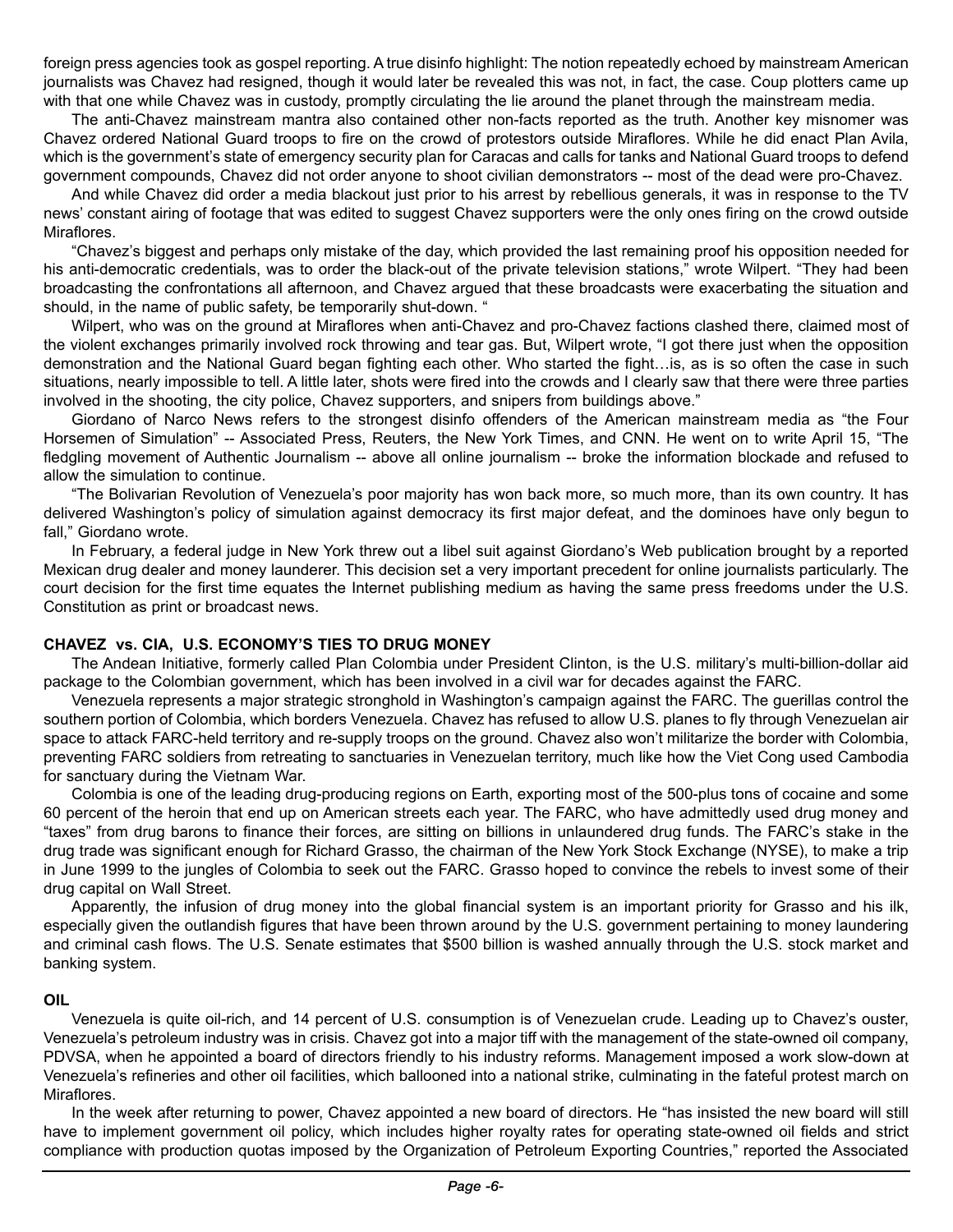Press.

Big American oil companies are not too pleased with Chavez's nationalistic values, especially when it pertains to Venezuela's oil industry and economy. The Guardian reported Jan. 30, "The Chavez Government is presently trying to change the 60-year-old agreement with foreign oil companies that charges them as little as one percent in royalties, plus hands out huge tax breaks. There is a lot at stake here.

"Venezuela has 77 billion barrels of proven reserves, and is the U.S.'s third largest source of oil. It is also a major cash cow for the likes of Phillips Petroleum and ExxonMobil," wrote the Guardian. Chevron Texaco and Occidental Petroleum are two other major oil companies with interests in Venezuela and Colombia.

In recent years, Occidental in particular has been heavily embroiled in Colombia's civil war. Ever since the firm discovered a Colombian oil field worth a billion barrels in 1983, the company and its employees have come under direct attack from the FARC and other anti-government guerilla factions.

Between the FARC in Colombia and the Chavez Administration, big oil's interests in South America seem to be on quite shaky ground. With the failed coup now a painful memory, it will be interesting to see if democracy in Venezuela can survive such a vehement, political and economic tug-of-war.

## **Kill the Messenger Public Reaction to Rep. McKinney's Call for 9-11 Investigation Quashes Intended Media Massacre**

by Michael Davidson, *FTW* Staff Writer

May 6, 2002, 12:00 PDT (FTW) -- It's not a good idea to go up against the powers that be with an idea that calls into question generally accepted wisdom. Galileo contradicted the Roman Catholic Church when he said the Earth revolved around the sun. He was put in jail, and it took a few hundred years for the church to exonerate him and admit he was correct.

Hopefully, a fate similar to Galileo's will not befall Cynthia McKinney.

McKinney is the representative from the 4th district of Georgia. The district includes Decatur, just outside Atlanta. McKinney is a Democrat, black, and, obviously, a woman. Three strikes in an area that has sent the likes of Newt Gingrich and Bob Barr to Congress.

On March 25 McKinney was interviewed by telephone on Flashpoints, an independent radio program produced and hosted by Dennis Bernstein and broadcast on Pacifica station KPFA in Berkeley, Calif. The congresswoman read a roughly 10-minute statement, then answered questions and chatted with Bernstein for another 16 or so minutes. A major portion of McKinney's statement concerned U.S. actions in Africa, and contained stinging attacks of the Clinton administration, particularly former Secretary of State Madeleine Albright. She also discussed the high incarceration rate of blacks, their treatment by the police, and the actual mechanics of the massive voter fraud in Florida that benefited George W. Bush during the 2000 presidential election. Rep. McKinney also pointed out how the current administration has created a climate in which elected officials need to censor themselves lest their patriotism be questioned. Only a few sentences in the almost 30-minute segment were her comments about the need for an investigation into what the Bush Administration knew prior to the events of 9-11.

Two-and-a-half weeks later on April 12, an article appeared in the Washington Post about McKinney's appearance on Flashpoints. The article was written by Juliet Eilperin, a Post staff writer who said a colleague received the show's transcript in an anonymous e-mail, and passed it along to her. Eilperin's article was headlined, "Democrat Implies Sept. 11 Administration Plot."

What McKinney actually said was the American people deserve a full, complete and no-holds-barred investigation of the events involving 9-11, and what the Bush administration knew and when they knew it. Every single question McKinney raised was based on information readily available from mainstream media sources. Among the issues McKinney raised regarding 9- 11 were:

- The warnings from several foreign governments to the highest levels of the U.S. government that were ignored;

- The huge profits made in sophisticated stock transactions involving several airlines, brokerages and insurance firms whose stock prices were affected dramatically by 9-11;

- The relationship between the oil company Unocal and the Taliban rulers of Afghanistan;

- The relationship between the administration and the Carlyle Group, an investment firm with major defense holdings for whom the president's father works;

- The requests by both the president and vice president that any congressional investigations into 9-11 not be particularly intense or lengthy;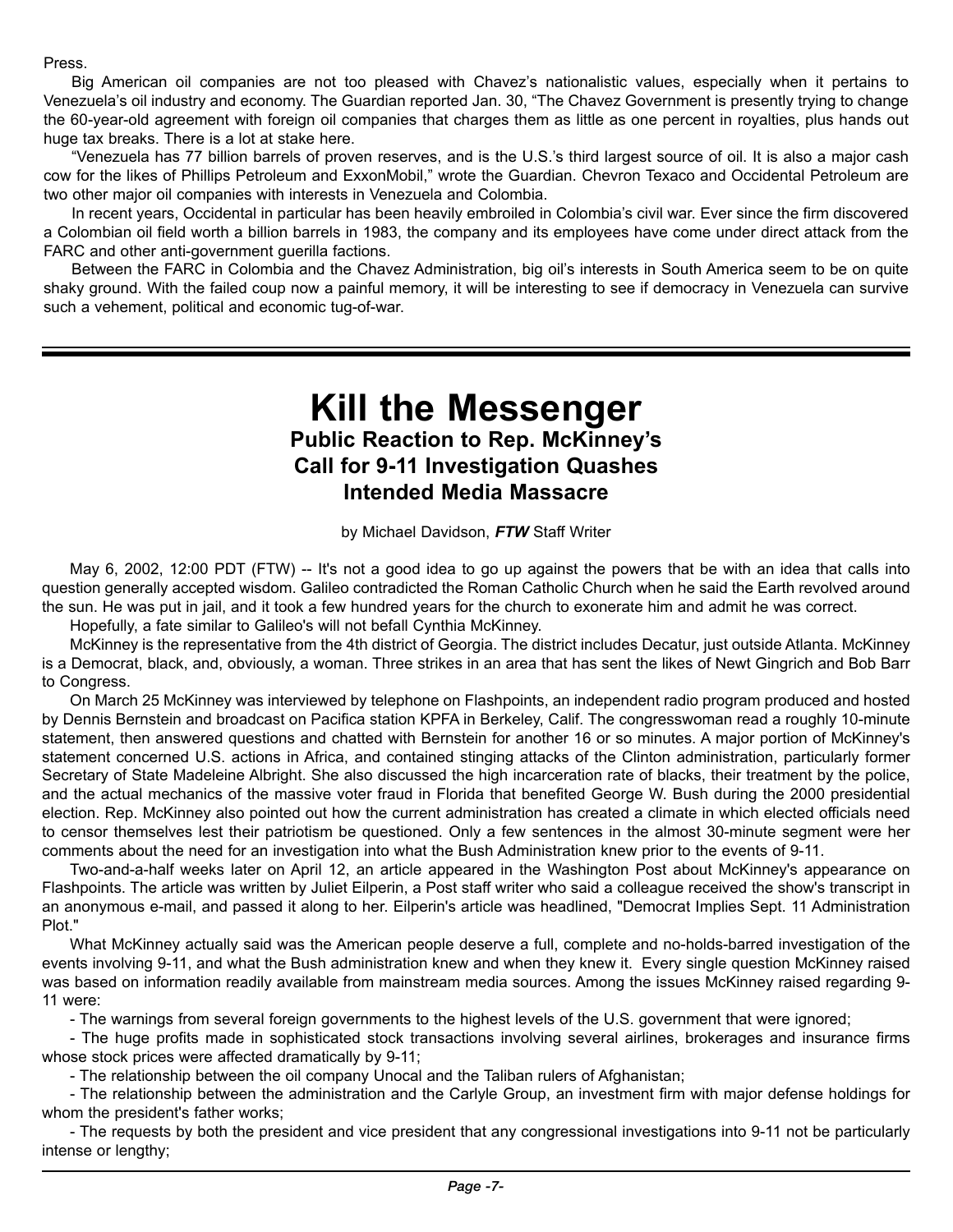- The huge profits persons close to the administration will make thanks to increased defense spending.

#### **LET THE GAMES BEGIN**

Almost immediately after the Washington Post article, the administration, the mainstream media and its pundits shifted into overdrive, floored the pedal, and wound the smear engine right to the redline. Interestingly, no one has challenged the accuracy of a single word McKinney said. What has been said, in a variety of ways, is that her call for a complete investigation is an indication that McKinney is either "crazy" or "treacherous."

In the original Washington Post article, Bush spokesman Scott McLellan was quoted as saying "The American people know the facts, and they dismiss such ludicrous, baseless views." Carlyle Group spokesman Chris Ullman posed the question "Did she say these things while standing on a grassy knoll in Roswell, New Mexico?"

That same day, April 12, "Representative Awful" was posted on National Review Online by Jonah Goldberg, son of Lucianne Goldberg -- literary agent, Linda Tripp crony, and former Nixon dirty trickster. National Review was founded by William F. Buckley, whose family fortune was made in the oil business. Goldberg dismissed McKinney's suggestion for an investigation, saying "I am not aware of any evidence that Ms. McKinney has murdered several children or that she personally profited from sleeping with the entire defensive squad of the Atlanta Falcons." He then goes on to say that the congresswoman is suffering "paranoid, America-hating, crypto-Marxist conspiratorial delusions."

Anyone who remembers the Clarence Thomas confirmation hearings will remember Anita Hill was described as "a little bit nutty, a little bit slutty." Apparently, Goldberg has learned some big words to repeat the easy smear used against any black woman to the left of Condoleezza Rice. Keep in mind that in an Oct. 29 attack piece on McKinney Goldberg wrote, "Taking black politicians seriously pays them a compliment."

Next, McKinney's hometown newspaper took up the charge. An April 13 Atlanta Journal-Constitution (AJC) article by staff writer Melanie Eversley reported Democratic Georgia Sen. Zell Miller issued a "bristling" statement saying her on-air comments were "dangerous and irresponsible." Not being content to dismiss the legitimate, American ideas of dissent and question, Miller made a sarcastic comment about McKinney attempting to get kissed by President Bush. Bush's Press Secretary, Ari Fleischer, is quoted: "All I can tell you is the congresswoman must be running for the hall of fame of the Grassy Knoll Society." Interesting that the "grassy knoll" allusion was made twice by people connected to the administration, yet they will not dispute her facts.

The AJC article also quotes Emory University political scientist Merle Black: "It reinforces the view among serious people in her district that she's a very ineffective representative if this is how she chooses to spend her political capital." Apparently there are very few "serious" people Black will be able to "reinforce" with his totally "unscientific" opinion, as McKinney has won five elections in a row, with her lowest margin of victory being 58 percent.

Along with Eversley's article, AJC put up a poll on its website asking the question, "Are you satisfied the Bush administration had no advance warning of the Sept. 11 attacks?" A visitor could vote "Yes," "No, I think officials knew it was coming" or "I'm not sure. Congress should investigate."

#### **BIG MISTAKE**

Within hours, the "No, I think officials knew it was coming" vote led the "Yes" vote 51 percent to 47 percent, with two percent "Not sure." The ultra-conservative website FreeRepublic.com alerted its viewers and encouraged them to vote against McKinney, to no avail. The vote seesawed back and forth across the 50 percent mark, each side holding a slim lead at various points throughout the day. By mid-afternoon 23,145 people had voted. "Yes" (anti-McKinney) had 52 percent, "No" (pro-McKinney) had 46 percent, and "Not sure" had one percent. Forty-seven percent of voters do not believe the story the world has been told by the Bush Administration.

Then, the poll vanished. Gone. Disappeared. Not there. People signed on to vote, but there was no poll to vote at. The article was there, but the poll was gone. There was no explanation.

On April 21, AJC columnist Mike King explained what happened. "The responses broke down the tabulator we use to keep track of the votes." So can we assume, then, when Mr. King gets a flat tire he throws the entire car away and abandons his trip?

King goes on at great length to inform the reader that even if the poll had not been taken down due to "mechanical problems," the poll was meaningless anyway because "groups and people who believe there is evidence of a conspiracy in the attacks urged friends to vote on ajc.com to send Congress a message of the need to investigate." This undoubtedly occurred, as did urging from the other side which King makes no mention of. He also says that voters were not "scientifically" chosen to represent a broad cross-section of views and that "most online polls are really just opportunities to register an opinion." How registering an opinion differs from a vote will be left for Noah Webster to explain.

Another online poll has been running regarding McKinney's call for a thorough investigation. This one is at truthout.com, an online digest of articles being published in the mainstream media. While truthout readers are undoubtedly more open to McKinney's ideas than the general public, at press time, the poll shows 5,616 supporting the congresswoman versus 80 opposing her. Truthout also reports McKinney's call for a 9-11 investigation is supported by two additional members of the House -- Democrats Loretta Sanchez of California and Major Owens of New York.

Interestingly, while truthout is a non-profit organization entirely dependent on donations, it has had no problems keeping its poll functioning, while the Atlanta Journal-Constitution, a major for-profit entity, claims they could not.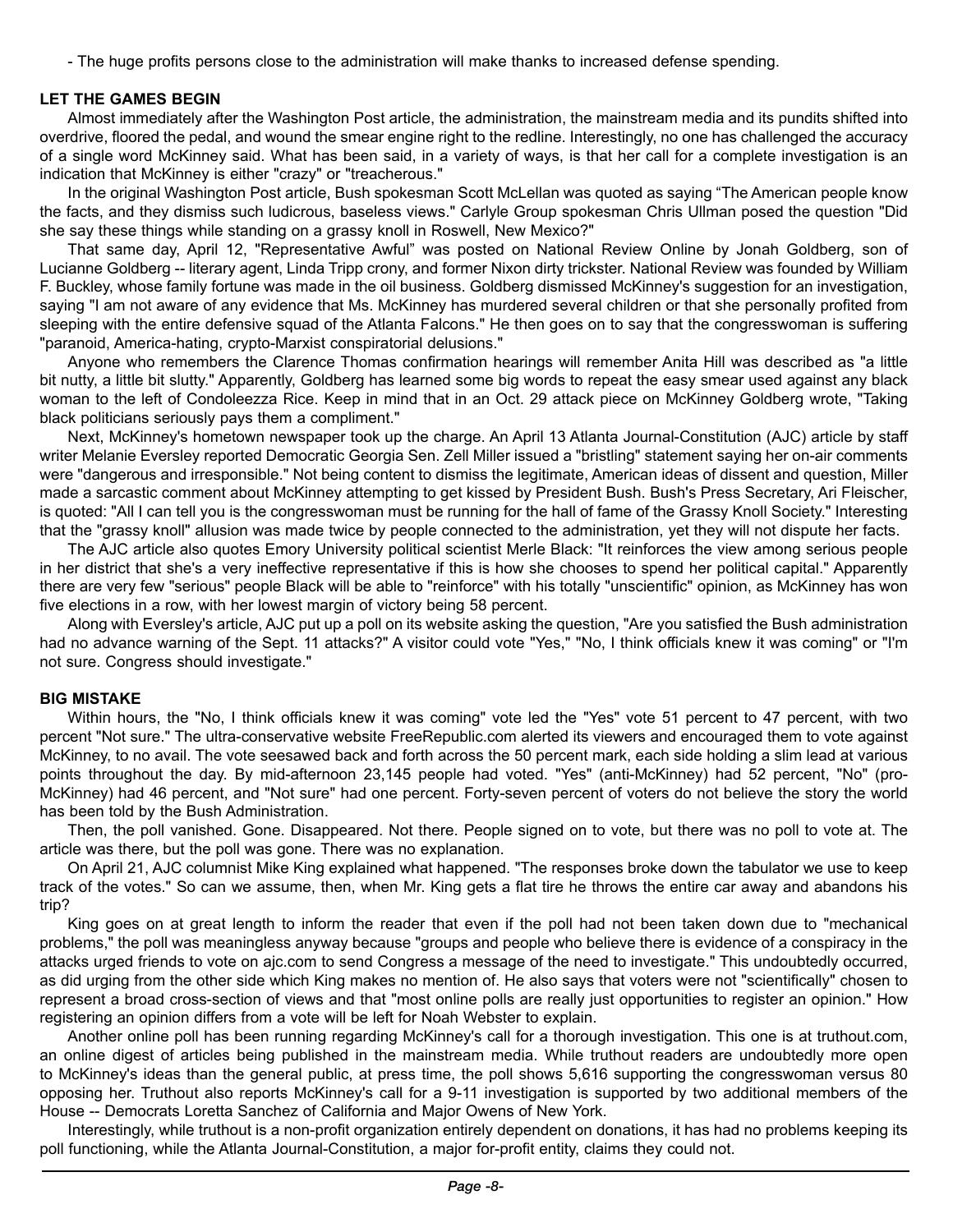#### **WHERE ARE THE CLOWNS?**

With the AJC poll having turned into a debacle, the forces arrayed against McKinney became desperate, and the smear became vicious. On April 16, the Southeastern Legal Foundation (SLF) released a report claiming 21 percent of McKinney's 1999-2000 campaign contributions of over \$101 came from Arab or Middle-Eastern-connected individuals and organizations. The report states among the organizations donating to McKinney's campaign are "the American-Muslim Council and the Council on American/Islamic Relations, both of which maintain ties or have expressed support for terrorist organizations."

Phil Kent, SLF president, is quoted in the report: "If we are to give any credence to her baseless claims, the American people deserve to know that McKinney's financial 'relationships' -- her campaign contributors -- are heavily represented by Arab and Middle Eastern-connected individuals, as well as organizations which have expressed sympathy for terrorist organizations." Here we have examples of how McKinney's call for an investigation morphs into "claims," and how an investigation into her is acceptable, while one into the Bush Administration is not. The SLF report flew around the Internet, and was posted on several conservative websites. It was generally headlined to the effect, "McKinney Supported by Terrorists."

SLF was founded in 1976 and has received major financial support from Richard Mellon Scaife, the billionaire reactionary who funded the 10-year effort to destroy President Bill Clinton. In 2000 the Democratic National Committee accused the SLF of sending a quarter-million deceptive pieces of mail designed to interfere with that year's census and result in inaccurate congressional representation. In issue after issue during its 26 years, SLF has consistently taken vehement anti-black, antienvironment, anti-worker, anti-gay, and anti-public education positions. They are currently preparing litigation to invalidate portions of the Bush-signed McCain-Feingold/Shays-Meehan campaign reform legislation. Some in the Atlanta area believe SLF's long-range goal is overturning the Voting Rights Act of 1965.

SLF describes itself as "an Atlanta-based public interest law firm which advocates limited government, individual economic freedom, and the free enterprise system in the courts of law and public opinion." SLF's website includes links to other reactionary groups including the Heritage Foundation, the Hudson Institute, Federalist Society, and the Conservative Caucus Foundation. Along with links to expected conservative media outlets such as WorldNetDaily, Drudge, and the Conservative News Service, SLF links itself to Fox News, CNN, MSNBC, C-SPAN, and the Atlanta Journal-Constitution.

 Matthew Glavin was SLF president and chief executive from 1994 to 2000, and devoted a tremendous amount of energy, and Scaife's money, trying to get Bill Clinton disbarred in Arkansas for his alleged perjury in the Paula Jones sexual harassment case. Glavin, however, was forced to abandon these efforts, and resign after he was arrested for fondling himself in public. According to an Oct. 4, 2000 report on CNSNEWS.com, an affiliate of the above-mentioned Conservative News Service, an undercover federal officer found Glavin masturbating near a parking lot in the Chattahoochee National River Park in Atlanta, an area said to be popular with homosexual cruisers. The arresting officer says that he, himself, was fondled lewdly when he spoke to Glavin on Oct. 13, 2000. The AJC reported Glavin had pled guilty and was sentenced to a year's probation.

On April 22 SLF sent a letter to House Minority Leader Richard Gephardt demanding McKinney be removed from her seats on both the House Armed Services and International Relations committees, citing the above-mentioned campaign donations from Middle Eastern contributors. That same day, an identical request using virtually identical language was made by the African-American Republican Leadership Council (AARLC). Like SLF, AARLC also requested an ethics investigation of McKinney. Additionally, AARLC has also asked the chairwoman of the Congressional Black Caucus, Rep. Eddie Bernie Johnson, D-Texas, to suspend McKinney from that group. This is a transparent ploy to intimidate and divide black members of Congress, lest their patriotism be questioned.

Also on April 22, an article was posted on the website of Human Events, the National Conservative Weekly. Written by David Freddoso, it's headlined "Feds Searched Offices of Seven McKinney Donors." Many Arab names are listed as well as several organizations, some of which have names with Arab or Islamic references. Going into excruciating detail, Freddoso lists names of individuals, organizations, dollar amounts, dates of search warrants, judges signing search warrants (interestingly, copies of search warrants were allegedly obtained by Human Events), and the connections between all these details. Then, Freddoso writes, "None of the McKinney contributors has been charged with any crime, a Customs spokesman said." Apparently, Freddoso finds not being charged with a crime to be news.

#### **HYSTERICAL BLINDNESS**

Britain's The Guardian reported March 25 on a recent FBI raid. The Republican Party was accepting sizeable donations to a political action committee called The Islamic Institute from an alleged terrorist support group, the Safa Trust. It seems that the Safa Trust had been sending money to both the Republican Party and to terrorist groups at the same time. This reported direct linkage between terrorist funding and the Republican Party was conveniently ignored, while McKinney was attacked with much weaker allegations. These backfired too.

SLF's report, AARLC's letter, and Freddoso's article all specifically discuss donations to McKinney from Abdurahman Alamoudi, founder and executive director of the American Muslim Council (AMC). According to an April 24 article at onlinejournal.com, AMC supported George W. Bush in the 2000 campaign and donated money to him. Bush also invited Alamoudi to the Sept. 14 prayer service for the 9-11 victims at the National Cathedral. Additionally, long-time Bush associate Grover Norquist has been doing business with Alamoudi, and is a registered lobbyist for the Islamic Institute. According to the Oct. 4 issue of the Boston Phoenix, Norquist's firm, Janus-Merritt Strategies LLC, has been paid over \$20,000 by Alamoudi.

Despite Alamoudi's Republican connections, his donation to McKinney is used as the "smoking gun" in the April 22 column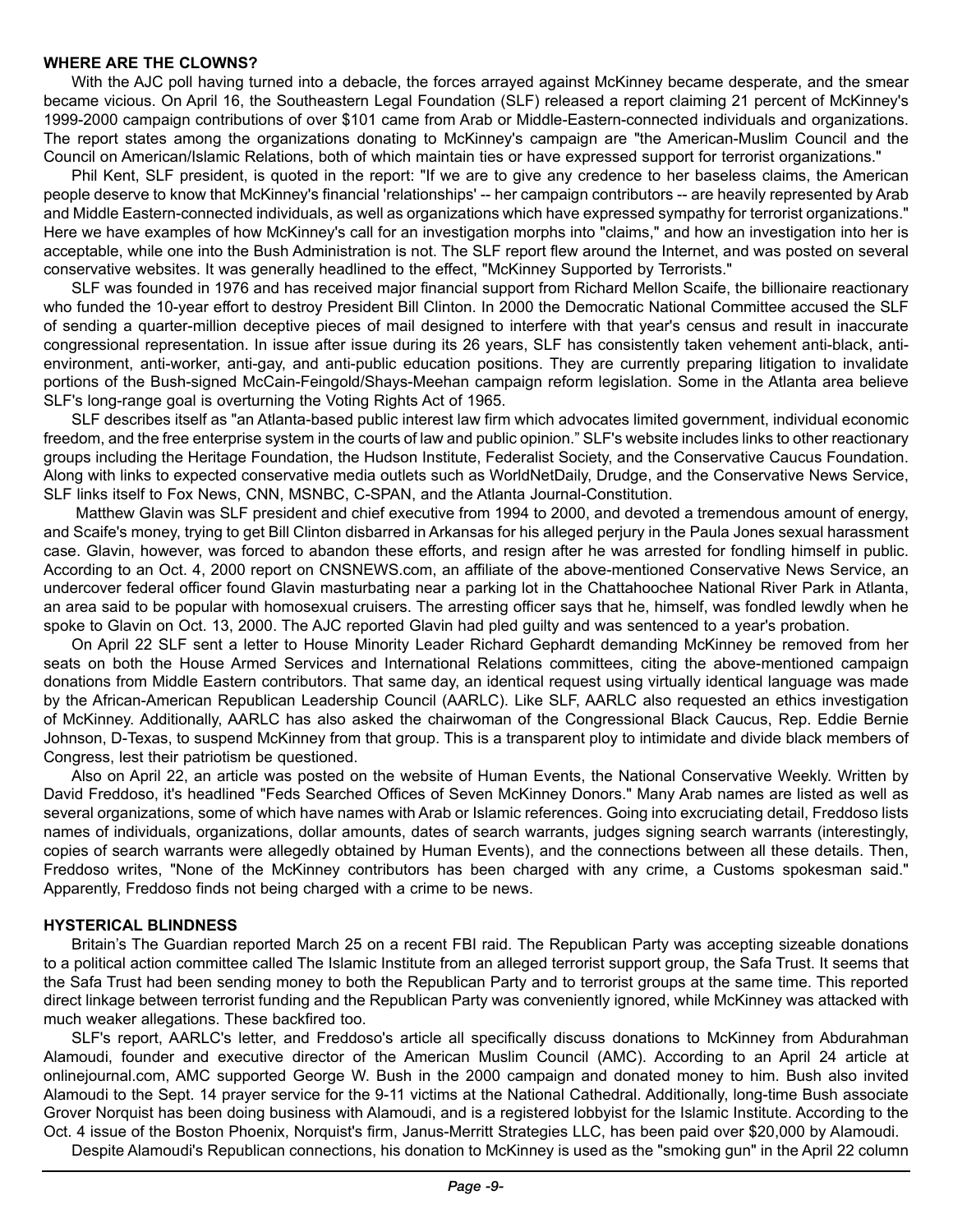by nationally syndicated columnist Kathleen Parker. Parker has been one of the most prolific members of the "get McKinney" team, jumping into the smear campaign with all four paws. Parker wrote about McKinney's radio comments on April 17 and 22. She's very upset. In the April 17 column, Parker dreams of inaugurating "The McKinney Award -- for people too stupid to serve in public office." Further on, Parker, like everyone participating in the smear campaign, claims that McKinney said Bush knew of the impending 9-11 attacks, and accused the president of mass murder. She also picks up Jonah Goldberg's pathetic attempt at sarcasm, writing "A complete investigation also might prove that McKinney has been dropping acid and living with cross-dressing dental hygienists under the Brooklyn Bridge." What is it about outspoken black women that makes right-wing nut jobs attribute unusual sexual behavior to them?

In her April 22 column, Parker reiterates her lie as to what McKinney actually said. She goes on: "She's black, which means people give her a pass lest they be perceived racist." Parker quotes an unnamed "e-mailer" who quotes a friend in Ramallah: "If you see 'Cynth,' kindly tell her that Arab TV networks appreciate her comments for they now have the needed 'proof' that their paranoia is rational." Parker closes: "None of which is to suggest that Cynthia McKinney is a terrorist, or a terrorist sympathizer, or even a socialist rabble-rouser who despises her own country. On the other hand, using McKinney's own talent for inferential dot-connecting, she just might be."

Despite finding nice ways to call McKinney a terrorist and traitor, Parker strenuously defends her independence and complete lack of bias. In her April 24 column, which is about so-called "conspiracy theories," Parker wrote, "I'm told, for instance, that I'm paid by the right-wing propaganda machine, given my support of most Bush policies in the wake of 9-11 and my rejection of current conspiracy theories.'You're being paid to lie to the American people,' wrote one of my new friends. Here's the truth: I know of no reporter, editor or columnist in the Western hemisphere who wouldn't sell his mother's honeymoon pictures for a good story, no matter whose life gets ruined. No one, especially a president, is off limits when truth is at stake, not to mention Pulitzers." Perhaps Parker found a new dedication to Truth after writing two consecutive columns filled with lies, innuendo and character assassination.

The story about McKinney's comments on the Flashpoints radio show traveled around the media for about 12 days, then just petered out. Several newspapers ran editorials condemning her, including the AJC and the New York Post. Comments and asides were made about her on CNN, MSNBC, and Fox News. Generally, she was described as crazy, pro-Iraqi, a conspiracy theorist, irresponsible or dangerous, but it didn't seem to work. The public wasn't responding with the sense of outrage the media is used to being able to create.

On April 17 ABCNews.com ran a piece by Dean Schabner headed, "What Consensus? Conspiracy Theorist Immune to the Widespread Support For War on Terror." First line: "When the government said evidence pointed to Islamic fundamentalist terrorists, other voices wondered why investigators weren't looking in other directions." The article, about three pages, lays out many of the beliefs that, apparently, a lot of people have, and discusses them in a calm, measured manner. While Schabner does eventually get around to dismissing everything but the official story as "conspiracy theories," his words and the words of the "experts" he quotes don't have the wild-eyed hatred and anger that the stories about McKinney generally do. Schabner comes close to giving the "non-believers" a degree of respect.

#### **TRUE GRIT**

The acceptability of alternate explanations for 9-11 may be growing for a very simple reason. According to a poll taken in late-April by Scott Rasmussen Public Opinion Research, 36 percent of Americans believe Al Gore won the 2000 presidential election. Over a third of America's citizens believe the man occupying the White House to be a fraud! With such a large portion of the country believing George W. Bush is not really the president, it's not hard to understand why almost half of the voters in the AJC poll indicated they do not believe the Bush Administration's story about 9-11, and support McKinney's call for a full investigation.

Whenever Bush allies try to impose new police-state tactics on Americans, such as warrantless searches, random drug tests, racial profiling, or stop-and-frisk laws, they always say, "If you have nothing to hide, you have nothing to worry about. It's just a minor inconvenience for the public good." If the Bush Administration keeps repeating that mantra, then they should have no trouble supporting McKinney's call for a full and complete investigation into 9-11.

## **Michael Ruppert's Lecture/TV Schedule**

April 12 & 13 -- Portland, Ore.: Spoke at First Congregational Church; over 1,000 in attendance.

April 14 -- Eugene, Ore.: Spoke at the Eugene Hilton Conference Room. Capacity crowd of 350.

April 27 -- Long Island, N.Y.: Private speaking engagement. Sold out.

May 25 & 26 -- Sydney, Australia: Speaking at the Rex Hotel.

June 1 -- Sacramento, Calif.: Speaking at the Antioch Progressive Church.

June 2 -- Chico, Calif.: Speaking at the Senator Theatre.

June 6 -- Calgary, Canada: Speaking at the Science Theater

June 8 -- Edmonton, Canada: Speaking at the SICES School.

June 11 -- Vancouver, Canada: Speaking at the Raya Cinema.

**Check our website for details.**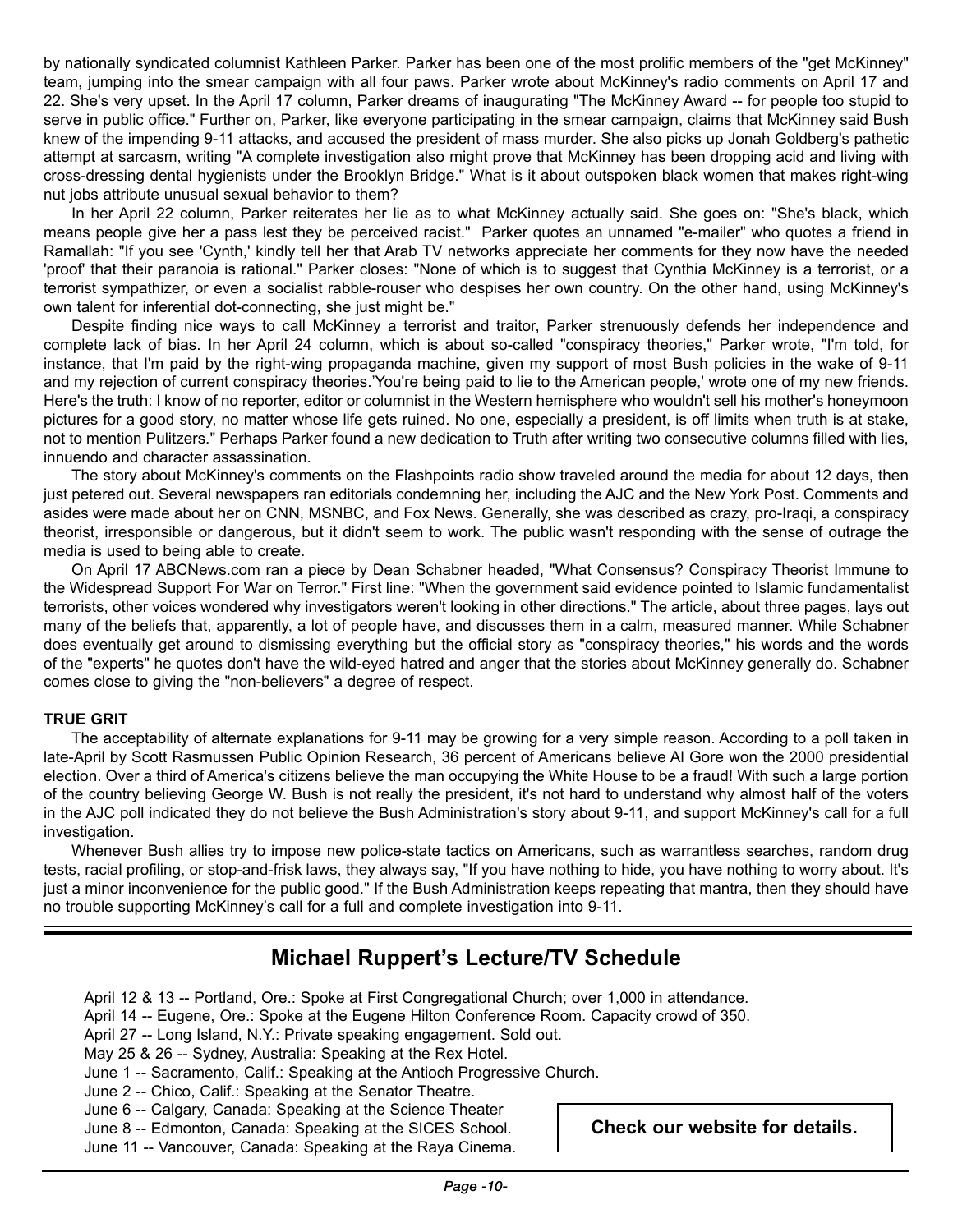#### *(continued from page 2, The Case For Bush Administration Advance Knowledge of 9-11 Attacks)*

targets, and perpetrators of the attacks. It will not include warnings issued to the USG that could be considered vague or nonspecific. The latter includes documented warnings sent by the governments of Egypt and Israel. However, in light of the specific warnings, these additional warnings add greater weight to the argument that the Administration was in possession of sufficient information to have prevented the attacks.

As reported in the respected German daily Frankfurter Algemeine Zeitung (FAZ) on Sept. 14, the German intelligence service, the BND, warned both the CIA and Israel that Middle Eastern terrorists were "planning to hijack commercial aircraft to use as weapons to attack important symbols of American and Israeli culture." The story specifically referred to an electronic eavesdropping system known as Echelon, wherein a number of countries tap cell phone and electronic communications in partner countries and then pool the information. The BND warnings were also passed to the United Kingdom.

No known denial by the BND of the accuracy of this story exists, and the FAZ story indicates that the information was received directly from BND sources.

According to a Sept. 14 report in the Internet newswire online.ie [\(http://www.online.ie/news/viewer.adp?article=1512332\)](http://www.online.ie/news/viewer.adp?article=1512332), German police, monitoring the phone calls of a jailed Iranian man, learned the man was telephoning USG intelligence agencies last summer to warn of an imminent attack on the World Trade Center (WTC) in the week of Sept. 9. German officials confirmed the calls to the USG for the story but refused to discuss additional details.

In August 2000 French intelligence sources confirmed a man recently arrested in Boston by the FBI was an Islamic militant and a key member of Osama bin Laden's Al Qaeda network. The FBI knew the man had been taking flying lessons at the time of his arrest and was in possession of technical information on Boeing aircraft and flight manuals, as reported by Reuters on Sept. 13.

According to a story in Izveztia on Sept. 12, Russian intelligence warned the USG that as many as 25 suicide pilots were training for missions involving the crashing of airliners into important targets.

In an MSNBC interview on Sept. 15, Russian President Vladimir Putin stated that he had ordered Russian intelligence to warn the USG "in the strongest possible terms" of imminent assaults on airports and government buildings before the attacks on Sept. 11.

As reported by CNN's Daniel Seberg on Sept. 28, Newsbytes' Brian McWilliams on Sept. 27 and the Israeli newspaper Ha'aretz, Odigo, the Israeli instant messaging company located in Herzliyya, Israel, received telephone calls stating that attacks on the WTC were imminent. The calls came less than two hours before the first plane hit the WTC. This information was immediately forwarded to Israeli and U.S. intelligence.

Conclusion: From just these six press stories, then, the USG had received credible advance warnings, some from heads of state, that commercial aircraft would be hijacked by as many as 25 suicide pilots at airports, with Boston a strong candidate, during the week of Sept. 9. The call to Odigo would have signaled the exact day.

No known preventive measures were taken.

#### **INSIDER TRADING**

The documented pre-Sept. 11 insider trading that occurred before the attacks involved only companies hit hard by the attacks. They include United Airlines, American Airlines, Morgan Stanley, Merrill-Lynch, Axa Reinsurance, Marsh & McLennan, Munich Reinsurance, Swiss Reinsurance, and Citigroup.

In order to argue that the massive and well-documented insider trading that occurred in at least seven countries immediately before the attacks of Sept. 11 did not serve as a warning to intelligence agencies, then it is necessary to argue that no one was aware of the trades as they were occurring, and that intelligence and law enforcement agencies of most industrialized nations do not monitor stock trades in real time to warn of impending attacks. Both assertions are false. Both assertions would also ignore the fact that the current executive vice president of the New York Stock Exchange (NYSE) for enforcement is David Doherty, a retired CIA general counsel. And also ignored is the fact that the trading in United Airlines stock -- one of the most glaring clues -- was placed through the firm Deutschebank/Alex Brown, which was headed until 1998 by the man who is now the executive director of the CIA, A.B. "Buzzy" Krongard.

One wonders if it was a coincidence then, that Mayo Shattuck III, the head of the Alex Brown unit of Deutschebank -- which had its offices in the WTC -- suddenly resigned from a \$30 million, three-year contract on Sept. 12, as reported by the New York Times and other papers.

The American exchanges that handle these trades, primarily the Chicago Board of Options Exchange (CBOE) and the NYSE, know on a daily basis what levels of put options are purchased. "Put options" are highly leveraged bets, tying up blocks of stock, that a given stock's share price will fall dramatically. To quote 60 Minutes from Sept. 19, "Sources tell CBS News that the afternoon *before* the attack, alarm bells were sounding over unusual trading in the U.S. stock options market."

It is hard to believe that they missed:

- A jump in UAL put options 90 times (not 90 percent) above normal between Sept. 6 and Sept.10, and 285 times higher than average on the Thursday before the attack [CBS News, Sept. 26]

- A jump in American Airlines put options 60 times (not 60 percent) above normal on the day before the attacks. [CBS News, Sept. 26]

- No similar trading occurred on any other airlines. [Bloomberg Business Report, the Institute for Counterterrorism (ICT),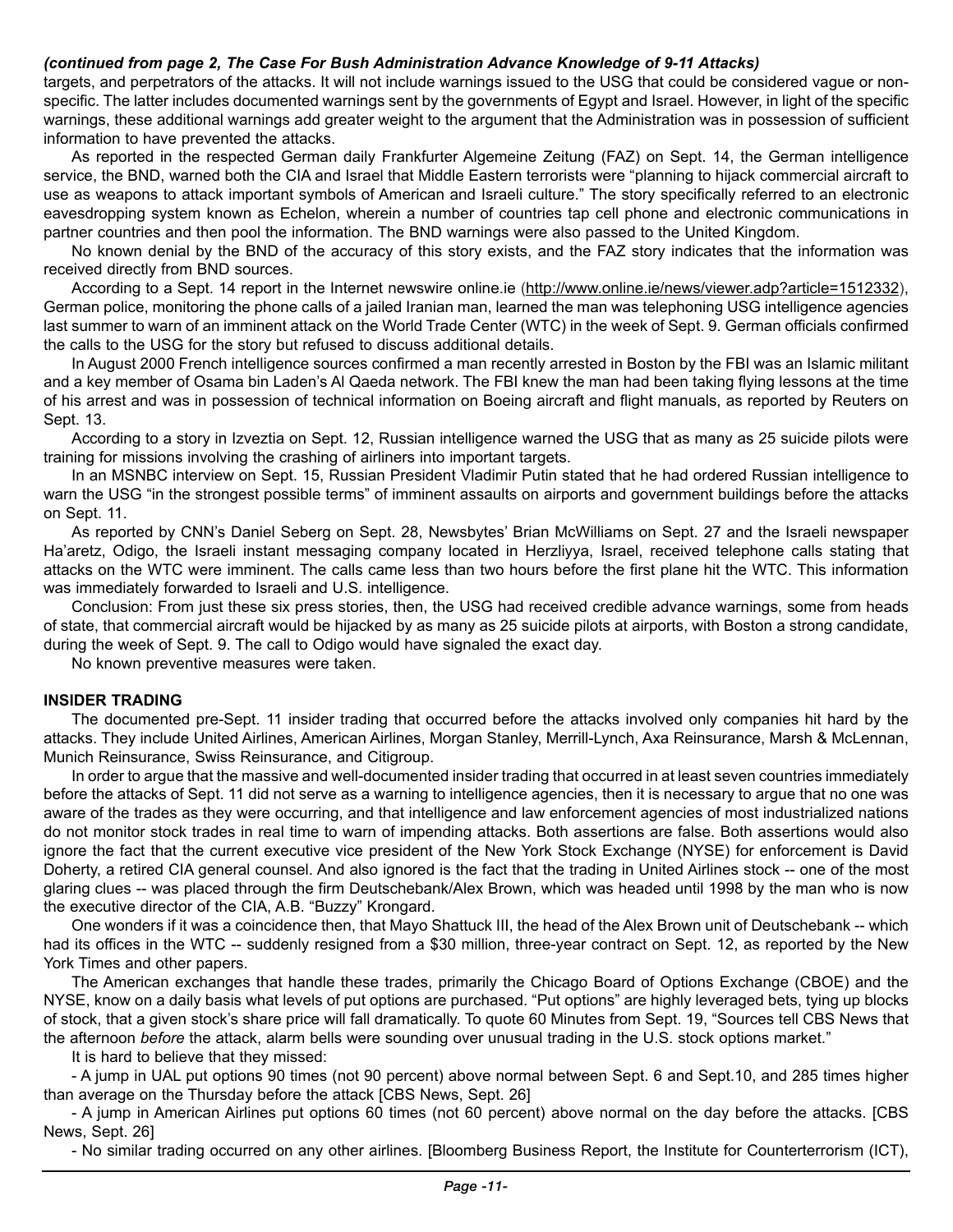Herzliyya, Israel citing data from the CBOE]

- Morgan Stanley saw, between Sept. 7 and Sept.10, an increase of 27 times (not 27 percent) in the purchase of put options on its shares. [ICT Report, "Mechanics of Possible Bin-Laden Insider Trading Scam", Sept. 21, citing data from the CBOE].

- Merrill-Lynch saw a jump of more than 12 times the normal level of put options in the four trading days before the attacks. [Ibid]

These trades were certainly noticed *after* the attacks.

"This could very well be insider trading at the worst, most horrific, most evil use you've ever seen in your entire life…This would be one of the most extraordinary coincidences in the history of mankind if it was a coincidence," said Dylan Ratigan of Bloomberg Business News, interviewed on Good Morning Texas on Sept. 20.

"'I saw put-call numbers higher than I've ever seen in 10 years of following the markets, particularly the options markets,' said John Kinnucan, principal of Broadband Research, as quoted in the San Francisco Chronicle," reported the Montreal Gazette on Sept. 19. The paper also wrote, "Agence France Presse, on Sept. 22, reported, 'And Germany's Bundesbank chief, Ernst Weltke, said on the sidelines of the meeting that a report of the investigation showed "bizarre" fiscal transactions prior to the attacks that could not have been chalked up to coincidence.

"Weltke said the transactions, 'could not have been planned and carried out without a certain knowledge,' particularly heavy trading in oil and gold futures."

ABC World News reported on Sept. 20, "Jonathan Winer, an ABC News consultant said, 'it's absolutely unprecedented to see cases of insider trading covering the entire world from Japan, to the U.S., to North America, to Europe."

How much money was involved? Andreas von Bulow, a former member of the German Parliament responsible for oversight of Germany's intelligence services estimated the worldwide amount at \$15 billion, according to Tagesspiegel on Jan. 13. Other experts have estimated the amount at \$12 billion. CBS News gave a conservative estimate of \$100 million.

Not a single U.S. or foreign investigative agency has announced any arrests or developments in the investigation of these trades, the most telling evidence of foreknowledge of the attacks. This, in spite of the fact that former Security and Exchange Commission enforcement chief William McLucas told Bloomberg News that regulators would "certainly be able to track down every trade."

What is striking is that a National Public Radio report on Oct. 16 reported Britain's Financial Services Authority had cleared bin Laden and his henchmen of insider trading. If not bin Laden, then who else had advance knowledge? Who else had certainty that the attacks would succeed to give them confidence to make millions of dollars in stock purchases?

It has been standard and established USG policy to be alert and responsive to anything even remotely resembling an attack on U.S. companies and/or the economy. The word "remote" does not apply here. The possible claim by the Bush Administration that, 'Gee, we just happened to miss this,' becomes even more implausible when considering the lengths intelligence agencies go to in order to track stock trades.

Note that the Israeli Institute for Counter-Terrorism was the first entity to release a detailed report on the insider trading. That alone is prima facie evidence of a direct relationship between the financial markets and terrorist investigations.

#### **CIA AND THE MARKETS**

We can thank Fox News on Oct. 16 for breaking post 9-11 stories disclosing the use of sophisticated PROMIS software by the FBI and the Justice Department. A multitude of court records and investigative reports have established not only the reality, but the versatility of a program initially designed to incorporate data from a variety of data bases in different languages into one readable format. PROMIS has since been refined to include artificial intelligence and "back doors" inserted by intelligence agencies to allow for surreptitious retrieval and/or removal and alteration of data.

The Fox stories clearly confirmed, especially when added to stories from last summer by the Washington Times which were based on interviews with Justice Department officials, that PROMIS was used to monitor banking and financial transactions in a virtual real-time environment.

This writer has written extensively on the software. More information can be found on the Web site at http://www.fromthe wilderness.com/free/ww3/index.html.

However, one point is critical to this report. In fall 2000 I was visited in Los Angeles by two members of the Royal Canadian Mounted Police (RCMP) national security staff. They were conducting a major investigation inside the U.S. to determine whether or not the RCMP's version of the software had been compromised. During discussions with the Mounties, I confirmed several times that the software was used to monitor stock trades in real time. A subsequent investigation led me to contact several people in Canada who had been interviewed in the same investigation. They were stockbrokers.

In a taped panel discussion, which aired March 14 on Canada's Vision-TV, I faced a panel of three Canadian experts on the issue of U.S. foreknowledge of, and possible complicity in, the 9-11 attacks. Among them was Ron Atkey, former Canadian solicitor-general and the former parliamentary head of the committee charged with oversight of Canada's military and intelligence operations. Over the course of the program I made specific statements, relying not only on the RCMP interactions but also on previous investigations, in which it was documented that intelligence services track stock trades in real time. On camera, I produced the business cards of the two RCMP agents. Atkey, who had not hesitated to challenge me on other points during the show, went silent.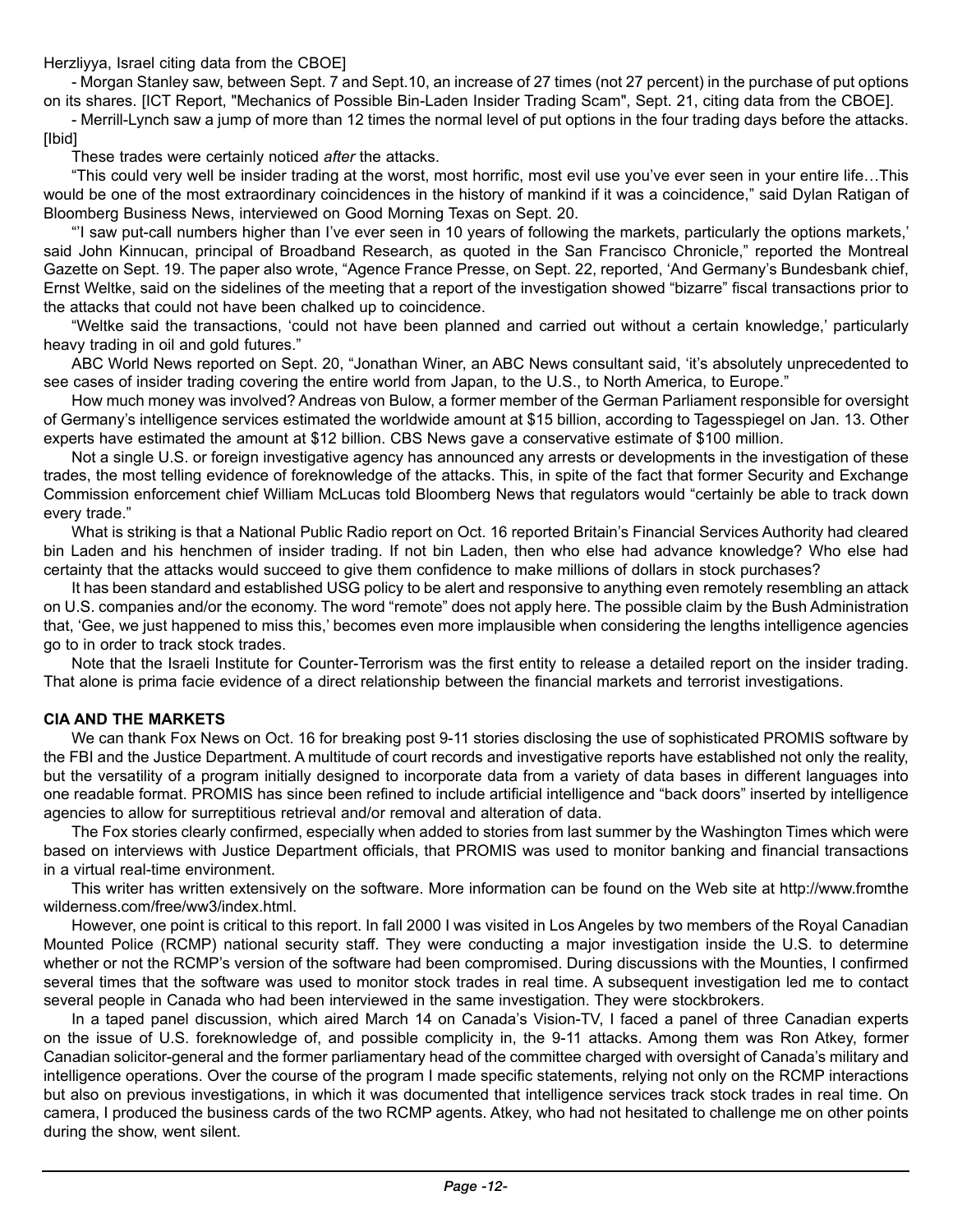#### **INTELLIGENCE SUCCESSES**

Four basic intelligence successes need to be acknowledged here. These admitted successes, while not addressing any other still secret penetrations of the Al Qaeda network, further diminish any Bush Administration assertion that it did not know of the attacks.

On Feb. 13 United Press International terrorism correspondent Richard Sale, while covering a Manhattan trial of one of Osama bin Laden's followers, reported that the National Security Agency had broken bin Laden's encrypted communications. Even if that prompted an immediate change in bin Laden's methods of communication, just six months before the attacks, the administration has consistently maintained -- and military and covert experience dictates -- that the attacks were planned for at least several years.

The FAZ story indicates that the secret eavesdropping program Echelon had been successful in securing details of the pending attacks. Echelon employs highly sophisticated computer programs capable of both voice and word recognition to filter billions of telephone conversations and locate specific targets. Assuming, as some sources indicate, Al Qaeda stopped using encrypted communications after it was known that their system was compromised, why was the NSA not able to pick up any cell phone calls or e-mails? Mohammed Atta and other alleged hijackers were known to have used cell phones. The FAZ story establishes that as late as June, Al Qaeda operatives were being tracked in this manner.

In the trial of a former Deutschebank executive Kevin Ingram, who pled guilty to laundering drug money to finance terrorist operations linked to Al Qaeda just two weeks before the 9-11 attacks, indications surfaced that the Justice Department had penetrated the terrorists' financial networks. A Nov. 16 Associated Press story by Catherine Wilson stated, "Numerous promised wire transfers never arrived, but there were discussions of foreign bankers taking payoffs to move the money to purchase weapons into the United States, said prosecutor Rolando Garcia."

Two questions are begged but unanswered. How were the wire transfers blocked and how was the Justice Department able to monitor the money flows without alerting either the bankers or the suspects?

Finally, as reported by the German paper Die Welt on Dec. 6 and by Agence France Presse on Dec. 7, Western intelligence services, including the CIA, learned after arrests in the Philippines, that Al Qaeda operatives had planned to crash commercial airliners into the WTC. Details of the plan, as reported by a number of American press outlets, were found on a computer seized during the arrests. The plan was called "operation Bojinka."

Details of the plot were disclosed publicly in 1997 in the New York trial of Ramsi Youssef for his involvement in the 1993 WTC bombing.

#### **DELMART "MIKE" VREELAND**

"*I believe that, from the information I have seen, Mike Vreeland tried to pass information to the Canadian government that should have been passed to the U.S. government. That information had to do with the attacks of Sept. 11. Whatever other attempts were made by Vreeland and his attorneys to alert U.S. and Canadian officials of the attacks, it is clear that he did pass information about the pending attacks to his guards in August. I am willing to go to the Secretary of the Navy to determine whether or not he was actually a Navy officer*.

"*I know that there have been other U.S. citizens with a similar background used on missions similar to what has been alleged by Vreeland. This man fits a pattern. I would like for the Secret Service to put him on a polygraph.*" -- Mike Osborne, a veteran former CIA case officer with 26 years of experience in counter-terrorism.

With a court record now estimated to approach 10,000 pages, the case of Delmart "Mike" Vreeland is starting to attract worldwide attention. Vreeland, with a growing amount of evidence admitted into court record in Toronto, Canada, claims to be a former U.S. Naval lieutenant assigned to the Office of Naval Intelligence. He was jailed in Canada -- at the request of U.S. authorities -- in December 2000 after returning from Moscow.

Although Canadian authorities initially alleged vague fraud charges against him and also held him on an extradition warrant alleging credit card fraud in Michigan, the actual motive for his arrest now seems to be something quite different. All Canadian charges against Vreeland were dropped this March and he has been granted political refugee status in Canada until the extradition issues are resolved.

Vreeland's position is that he returned from Russia to meet with a Canadian and a Russian intelligence operative, and had intended to hand over a sealed pouch containing intelligence documents. When the handoff was compromised and the Canadian did not show for the Toronto meet, Vreeland opened the pouch and looked at some of the documents. Those documents, which he later had translated, gave specific warnings of the pending WTC attacks that were to take place nine months later. Again, on its face, since these documents were in a sealed intelligence pouch, this indicates that intelligence operatives were aware of the contents because they had placed them there originally.

According to both Vreeland and his lawyers, as reported in numerous interviews with this writer and other members of the *FTW* staff, immediately after his arrest Vreeland began making urgent attempts to alert both Canadian and U.S. intelligence officials of the coming danger.

After eight months of unsuccessful attempts to have either Canadian or U.S. intelligence services debrief him, Vreeland wrote a desperate, last-ditch warning in August. Through means he will not disclose, he acquired two high-tech Pilot waterbased pens with light blue ink and used them to write the letter. The only pens permitted by Canadian jail authorities were oil-based, dark blue Bic pens.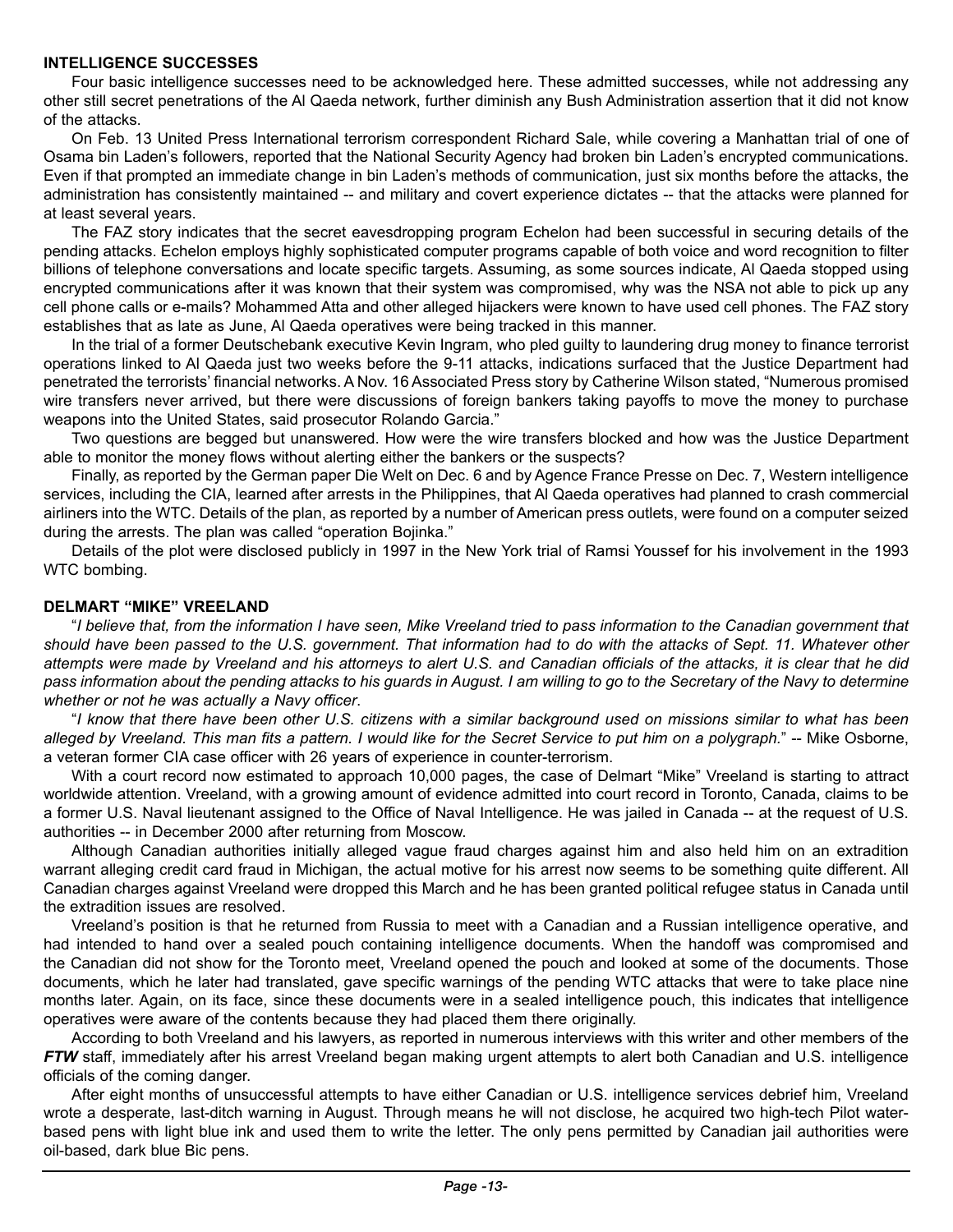Immediately after writing the letter, Vreeland notified his jailers that he had pens which might be considered contraband. A Sept. 17 letter from the Ministry of Correctional Services was entered as Exhibit "M" into court records on Oct. 7, along with Vreeland's warning letter which had been opened on Sept. 14 and entered as Exhibit "N." The letter states, "On August 13, 2001 inmate Vreeland's corridor #2 was searched and as far as we know 2 blue ink pens were removed from his cell because they were considered contraband. There is no written record of them being placed in his personal property. He did submit a request to have them returned to him on August 14, 2001, but was denied."

Since the ink on the warning letter, if tested, will match the ink in the confiscated pens, there can be no doubt that the letter was written a month before the attacks.

In an interview with this writer published on April 4, Vreeland clearly stated his belief that Al Qaeda operations had been completely penetrated by U.S. intelligence services. That belief is supported by a statement in his warning letter.

The statement, following a list of potential targets that included the WTC, the Pentagon and the White House said, "Let one happen, stop the rest." Such a statement could only imply complete penetration or compromise of the terrorist cells perpetrating the attacks.

Compelling evidence continues to grow that Vreeland was, in fact, a U.S. Navy officer. On Jan. 10 from open court with a court reporter recording the conversation, his attorneys placed a speaker-phone call to the Pentagon. A Pentagon operator, after checking a back-up military database, confirmed Vreeland was a U.S. Navy officer and provided an office listing and a telephone number for his office. The primary database had been disabled, according to Vreeland, on 9-11. In addition, redacted and incomplete military records provided by the Pentagon to the Canadian courts indicate Vreeland had a service record of more than 1,200 pages.

This is difficult to reconcile with the U.S. Navy's assertion that Vreeland was discharged as a seaman recruit after four months of unsatisfactory service in 1986.

No press entity has covered the Vreeland case more than *FTW*. This writer has traveled twice to Toronto, sat in on court proceedings, and retained the services of a Canadian correspondent to cover the case. I have interviewed Vreeland personally and conducted numerous interviews with his attorneys. Greta Knutzen, *FTW's* Canadian correspondent, has also interviewed Vreeland and his attorneys, as well as Vreeland's mother. Knutzen has attended every court proceeding since January. All of our previous reporting on the case can be located on the Internet at www.copvcia.com.

Mike Vreeland believes that if he is successfully extradited to the U.S., he will be assassinated. Previous press stories concerning Vreeland's criminal past and a criminal arrest record fail to account for the fact that, as an undercover operative who targeted organized crime and terrorist organizations, a criminal record would have been necessary to give him credibility with organizations that have previously demonstrated capabilities to retrieve law enforcement records. They also fail to account for an Oct. 2, 1986 Los Angeles Times story that lists Vreeland as a non-criminal witness to a major cocaine bust carried out by LAPD investigators known to have contacts with USG intelligence services.

There is much about Vreeland's past that is objectionable, questionable, or both. But even in a worst-case scenario, nothing in his past explains how he was able to write a detailed warning of the attacks before they occurred, and why the intelligence services of both Canada and the U.S. ignored attempts to warn them while both Vreeland and his attorneys were banging down their doors.

#### **CONCLUSION**

There is clear and substantial evidence to suggest that the Bush Administration had sufficient foreknowledge of the attacks of Sept. 11 to have prevented them. Rather than viewing each of the four listed areas as a separate piece of evidence, they should be considered as a body, in the exact same way exhibits presented to a jury in a criminal trial are viewed as a body. By viewing the evidence in this manner, an unavoidable conclusion is reached -- the USG knew 25 suicide hijackers during the week of Sept. 9 were going to use United and American airlines commercial planes, some of them likely originating in Boston, to attack the WTC and the Pentagon. A multitude of press stories and intelligence reports indicate the WTC would have been the primary target.

Given the financial commitments made during insider trading activity that occurred immediately before the attacks involving businesses that were directly damaged by the attacks, the threats had clearly moved from the realm of speculation to reality. Why else would mysterious investors have risked millions of dollars to purchase the put options? There is compelling evidence to suggest these trades were noted by the CIA and other USG entities.

Recently, Rep. Cynthia McKinney, D-Ga., has been widely criticized in the mainstream press for raising the need for a Congressional investigation to answer some of these obvious questions. This, in spite of the fact that popular reaction indicates a different sentiment. An opinion poll, conducted by the Atlanta Journal-Constitution just a day after McKinney's remarks received wide public attention in a Washington Post story dated April 12, was pulled after poll numbers showed that 51 percent of the respondents agreed with McKinney.

The people seem to recognize and agree with the opinion of former CIA officer Mike Osborne who says, "I think that the U.S. government needs to get behind McKinney's questions because her agenda is truth and justice, and nothing else."

**[Ed. Note: Special Thanks: To Kyle Hence for meticulous research on insider trading coverage in the major media and to Tom Flocco for diligent work on the Kevin Ingram case.]**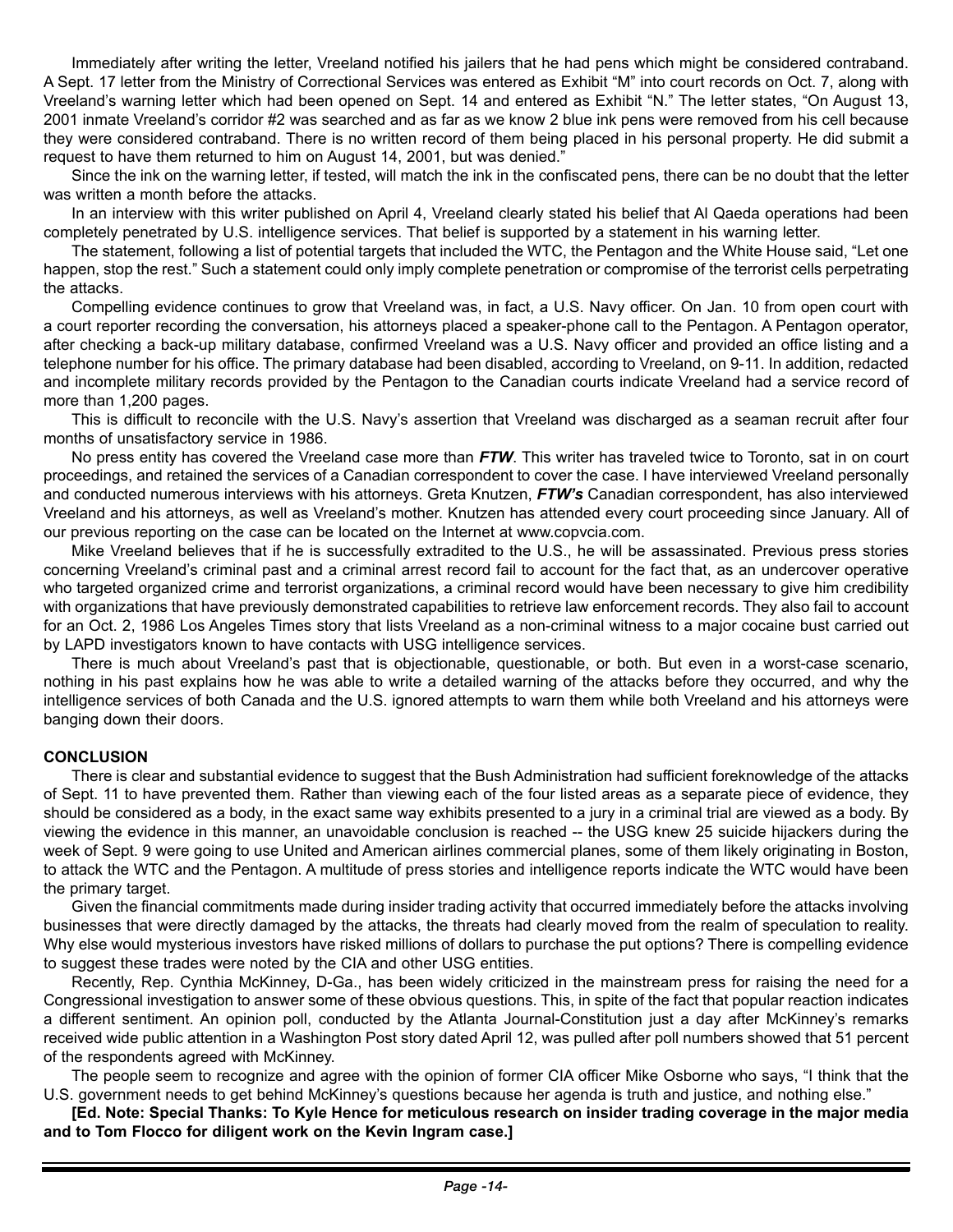# **CIA Admits Foreknowledge of 9-11**

by Larry Chin

(Reprinted with permission. Larry Chin, an outstanding investigator/analyst is a Contributing Editor to the Online Journal at [www.onlinejournal.com\)](http://www.onlinejournal.com)

On April 11, 2002 CIA Deputy Director James Pavitt delivered an address to the Duke University Law School Conference. This speech was covered by AgenceFrance-Presse (AFP) on Sunday April 28, 10:59 AM in an article titled "Top CIA official warns next terror attack unavoidable" <http://sg.news.yahoo.com/020428/1/2onzj.html>. The CIA has released the transcript of Pavitt's speech, which is posted at the CIA web site. [http://www.cia.gov/cia/public\\_affairs/speeches/pavitt\\_04262002.html](http://www.cia.gov/cia/public_affairs/speeches/pavitt_04262002.html)

The following are excerpts taken directly from Pavitt's address.

In this speech, Pavitt states clearly that the CIA had foreknowledge of the Sept. 11 attacks. My emphasis and notes are underlined and in bold, followed by the initials "LC."

*Jim Pavitt, CIA Deputy Director for Operations Excerpts from Address to Duke University Law School Conference April 11, 2002*

*"We had very, very good intelligence of the general structure and strategies of the Al Qaeda terrorist organization. We knew and we warned that Al Qaeda was planning a major strike. There need be no question about that."*[my emphasis--LC]

[After seven months of CIA, the Bush Administration and the mainstream corporate media aggressively pushing the idea of an "intelligence failure" and that the CIA was "caught unaware" by the Sept. 11 attacks, the deputy director of the CIA is clearly admitting foreknowledge.--LC]

*"What didn't we know? We never found the tactical intelligence, never uncovered the specifics that could have stopped those tragic strikes that we all remember so well."* 

[This is flatly contradicted by what Pavitt states in another part of this address, which is detailed below. It is also contradicted by credible and extensive reports of successful pre-9-11 penetration of the bin Laden operation by the U.S. intelligence community, including CIA and National Security Agency, and the significant technical expertise possessed by the US government, including Echelon and Promis software. It is also contradicted by the fact that intelligence agencies throughout the world had specific information on the attacks, and that these agencies issued specific warnings. Certain segments of Wall Street and US financial community knew of the pending attacks. An extensive accounting of these reports can be accessed at From The Wilderness publications [\(www.copvcia.com\)](http://www.copvcia.com) and at: [http://www.fromthewilderness.com/free/ww3/042202\\_bushknows.html](http://www.fromthewilderness.com/free/ww3/042202_bushknows.html) --LC]

*"And as a reality of that difficult and often frustrating fight against terror, the terror cells that we're going up against are typically small and all terrorist personnel in those cells, participating in those cells, perpetrating the acts of terror, all those personnel were carefully screened. The number of personnel who know vital information, targets, timing, the exact methods to be used had to be smaller still.* 

*"Against that degree of control, that kind of compartmentation, that depth of discipline and fanaticism, I personally doubt, and I draw again upon my 30 years of experience in this business, that anything short of one of the knowledgeable inner circle personnel or hijackers turning himself in to us would have given us sufficient foreknowledge to have prevented the horrendous slaughter that took place on the 11th."*

[Pavitt is inflating the operational capabilities and fanaticism of Osama bin Laden and Al Qaeda , which to a large degree are creations of CIA, while deflecting focus on the extensive penetration and capabilities of CIA and its terrorist surrogates (Pakistani ISI, etc.).--LC]

*"Some of you out there may have heard bin Laden himself speak about this on that shocking videotape that we recovered in Afghanistan. On that tape when he was speaking to friends as he sat around in a little room, he talks about the fact that some of the hijackers, indeed, some of the most senior members of his inner circle had been kept in the dark about the full extent of that destruction operation that took place in New York and in Washington on the 11th of September."* 

[The authenticity and relevance of the "notorious smoking bin Laden video" has not been confirmed. In fact, questions abound.

[http://www.onlinejournal.com/12-18-01\\_Chin-printable.pdf-](CIA%20admits%20foreknowledge%20of%209%20-%20Chin.doc)-LC]

*"While we did not stop the awful carnage that day our years of preparation and our experience allowed us to respond*  to the challenges of war quickly and effectively. From the moment the second tower was hit in New York, CIA began to shift *resources to both collection and analysis. We knew from the start that our key contribution would come not in now numbers but in expertise.*

*"Teams of my paramilitary operations officers trained not just to observe conditions but if need be to change them,*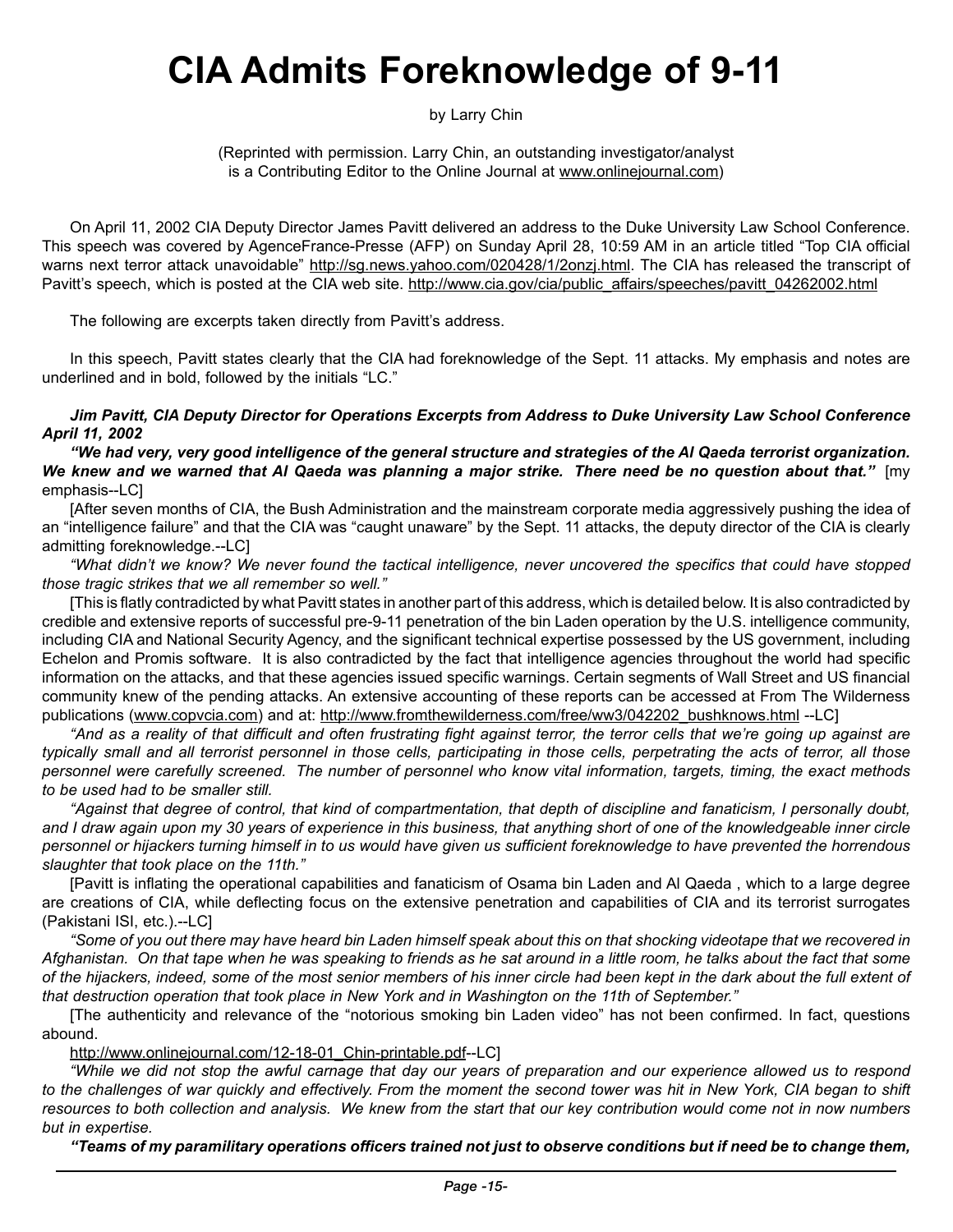*were among the first on the ground in Afghanistan. With a small logistical footprint they came with lightning speed. We were on the ground within days of that terrible attack.* 

*"They came with knowledge of local languages, whatever you heard to the contrary notwithstanding, terrain, and politics.* 

*"None of this came easy. You cannot learn Pashtun overnight, and you can't truly understand the complexities of tribalism, regionalism, and personalism in Afghanistan by reading the newspaper or a learned book. My people*  learned about this by years of study and years of practice often in difficult, hostile places and yes indeed, on the *ground in Afghanistan itself.*

*"If you hear somebody say, and I have, the CIA abandoned Afghanistan after the Soviets left and that we never paid any attention to that place until September 11th, I would implore you to ask those people how we were able to accomplish all we did since the Soviets departed. How we knew who to approach on the ground, which operations, which warlord to support, what information to collect. Quite simply, we were there well before the 11th of September."* [my emphasis--LC]

[Pavitt is stating clearly that that, contrary to arguments by some current and former CIA operatives such as Reuel Marc Gerecht and Robert Baer (who have published articles and books about the CIA's lack of human intelligence in the Middle East and Central Asia), that CIA had never left Afghanistan in the wake in the 1989 Soviet withdrawal from the country.

Pavitt is in fact lauding CIA capability, penetration and presence. He also confirms here that existing CIA penetration in the region was vital to the speed and success of Operation Enduring Freedom, an operation of a magnitude that requires months -- not weeks -- of planning. Contrary to Pavitt's assertion that CIA "responded within days" to the 9-11 attacks with "lighting speed", it is impossible to build an intelligence network of such scope in a short period of time. Bottom line: CIA was already there, and has been for decades.--LC]

*"In a run-up to the millennium celebrations the CIA warned the president of the United States of serious terrorism conspiracies around the world. We predicted, we told the president, that there would be between five and 15 serious attacks against on U.S. soil. But we did much much more than warn. With our allies and our partners around the world we launched immense efforts to counter those threats. Hundreds of terrorists were arrested, multiple cells of terrorism were destroyed. One terrorist cell planned to blow up a hotel, buses and holy cites in both Israel and Jordan. It had also planned to use chemical weapons.* 

We knew then just as we know now that AI Qaeda and those who would continue its mission of murder were nothing if *they're not resilient. Remember, the World Trade Center was attacked once before."*

[Particularly in light of the years of information gathered in the investigations of the prior World Trade Center bombings by FBI and CIA, claims of a dearth of sufficient intelligence are implausible.--LC]

*"Because the networks of terror are fluid and dynamic, because they learn from their past and from ours -- from our past, from our action -- I'm not at liberty tonight to describe to you every thing we've done against them. You would not want me to do that.* 

*"Today, the year 2002, I have more spies stealing more secrets than at any time in the history of the CIA."* [my emphasis--LC]

[Which means what was already powerful is now super powerful, and nightmarishly so. In with all due respect, Mr. Pavitt, we do want you to come clean with the citizens you work for.--LC]

*"Now for the hard truth. Despite the best efforts of so much of the world, the next terrorist attack—it's not a question of if, it's a question of when. With so many possible targets and an enemy more than willing to die, the perfect defense isn't possible."* [my emphasis--LC]

[Without providing any specifics, Pavitt is announcing that new "terrorist attacks" are "unavoidable" and even "impossible" even before they have occurred----as in "CIA can't and/or won't do anything about whatever happens". Why is he issuing this vague and very public warning?--LC.]

*"If I knew any society that would mount such a perfect defense devoid as it would be of the liberties that makes us great, is not worth defending."* [my emphasis--LC]

[Pavitt is suggesting that mounting foolproof countermeasures against terrorism would require sacrificing civil liberties and, as a result, would produce a system that, in his view, "is not worth defending." This statement is disingenuous. It is an inarguable fact that civil liberties, and the Bill of Rights, have already been gutted post-9-11. America is already a virtual police state. Pavitt knows this. In order to get "foolproof" protection, Americans should and will relinquish what little is left of their civil liberties and accept a full dictatorship. In the wake of another major "terrorist atrocity", Americans would be frightened enough to do so.--LC]

**"***After the deep, debilitating cuts of the 1990s* **[my emphasis--LC]**, *when any thought that the end of the Cold War would bring us a safer, more predictable world, one in which intelligence was not important, a world in which intelligence officers were no longer as necessary, we now continue to rebuild, back to essential strength where we can continue to do what you and others ask me to do. In the Directorate of Operations alone, since just five or six years ago, we are training more than 10 times as many operations officers."* [my emphasis--LC]

[The CIA budget, which has been estimated at approximately \$35 billion, has been increased post 9-11. That is not counting untold amounts funneled through budgets of other government agencies.--LC]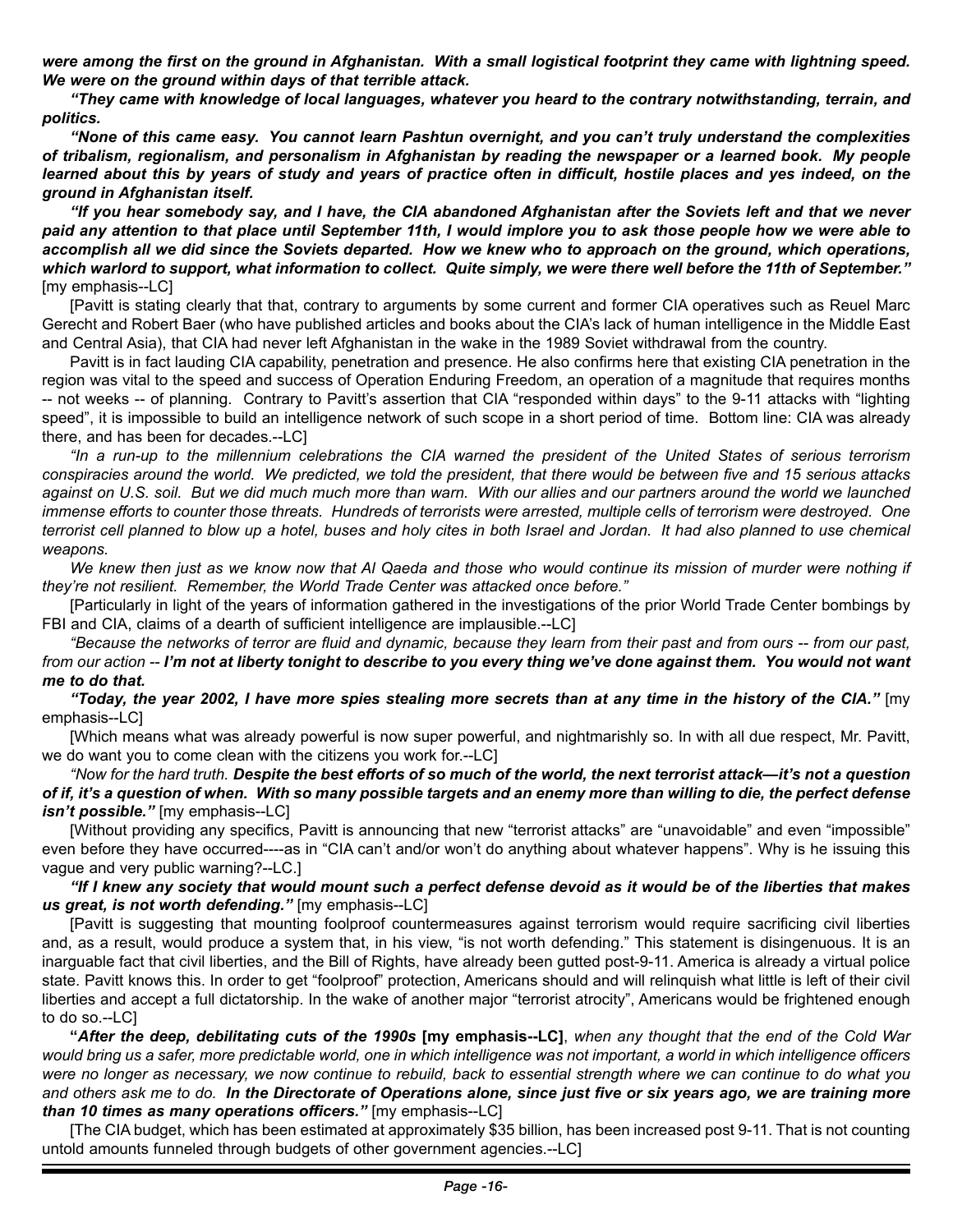# **Snider Quits 9-11 Investigation Delay Is Certain**

## **Resignation of Staff Director for 9-11 Joint Congressional Committee Leaves Questions Unanswered Interim Replacement Has Ties to CIA Drug Ops**

#### by Michael C. Ruppert

May 6, 2002, 12:00 PDT (FTW) -- Britt Snider, the retired CIA inspector general who had been chosen to head the Joint Senate-House Committee investigation into the attacks of 9-11, resigned suddenly on April 30. Various press reports offer mixed and vague explanations for the resignation that is certain to delay any investigation into the attacks of Sept. 11. The Associated Press reported Snider's resignation was triggered by a personnel decision that had angered the ranking member of the Senate Select Committee on Intelligence, Arkansas Republican Richard Shelby. The New York Times said Snider had resigned under pressure. In a lengthier story, the Los Angeles Times reported some on the panel feared Snider, who retired as CIA IG last year, would go soft on his old friend, Director of Central Intelligence George Tenet and possibly protect colleagues at the CIA.

Snider is no stranger to controversy. In July 1998, after being appointed by President Clinton, he assumed the CIA IG post. In that capacity he supervised the Oct. 8, 1998 release of an explosive report prepared by his predecessor, Frederick Hitz, who now holds the Goldman Sachs intelligence chair at Princeton. That report, [Volume II of the IG's investigation into "Allegations of Connections Between CIA and the Contras in Cocaine Trafficking To The United States" (96-0143-IG)], which examined CIA's connection to drug trafficking during the Contra war of the 1980s, is perhaps the single most incriminating document ever released by the CIA. Wrapped inside innocuous cover letters and executive summaries, its pages contain hundreds of admissions of criminal acts by the Agency in protecting and facilitating drug trafficking operations. The report also describes how CIA personnel regularly lied to Congress and briefed then-Vice President George Bush on ways to misdirect congressional investigations.

Until a replacement is named, Snider's deputy, Rick Cinquegrana, will serve as head of the investigative staff which now numbers about 30. Cinquegrana is not much of an improvement. Volume II reports that Cinquegrana, while serving as the Justice Department's deputy counsel for intelligence policy, was the point-man in 1981 negotiations for a Memorandum of Understanding (MOU) between then-Attorney General William French-Smith and CIA director William Casey, which told the CIA it no longer had to report drug trafficking by any employees who were not officers in the Agency. This writer has used the letter of transmittal for the MOU in lectures around the country to demonstrate criminal complicity on the part of the Agency in the drug trade. It contains the sentence, "In light of these provisions, and in view of the fine cooperation the Drug Enforcement Administration has received from CIA, no formal requirement regarding the reporting of narcotics violation has been included in these procedures."

Volume II, which has never been fully or publicly examined by Congress, was made public on the CIA's web site just one hour after Henry Hyde's House Judiciary Committee began the impeachment of Bill Clinton.

As the House Permanent Select Committee on Intelligence (HPSCI) closed down their secret, closed-door investigations into CIA drug trafficking in May 2000, several mysterious deaths followed. First the staff director, John Millis, was the victim of an alleged suicide in June. Then in November, Charles Ruff, Bill Clinton's point man on the impeachment and reported liaison on the drug investigation, accidentally died in his shower. Julian Dixon, the African-American ranking member of HPSCI died of a sudden heart attack just weeks later.

These are deep waters. Snider's sudden departure may be a reflection of more trouble yet to come. Cinquegrana is definitely not the man to be trusted with oversight of this investigation. But until the American people can have confidence in an open investigation with some degree of transparency, we might we look forward to and even expect more delays and "mysterious" developments.

Always remember to access our site through: www.copvcia.com That way you will have access to our mirror sites should our main site be hacked again.

### **Thank you for so many requests to host our mirror sites!**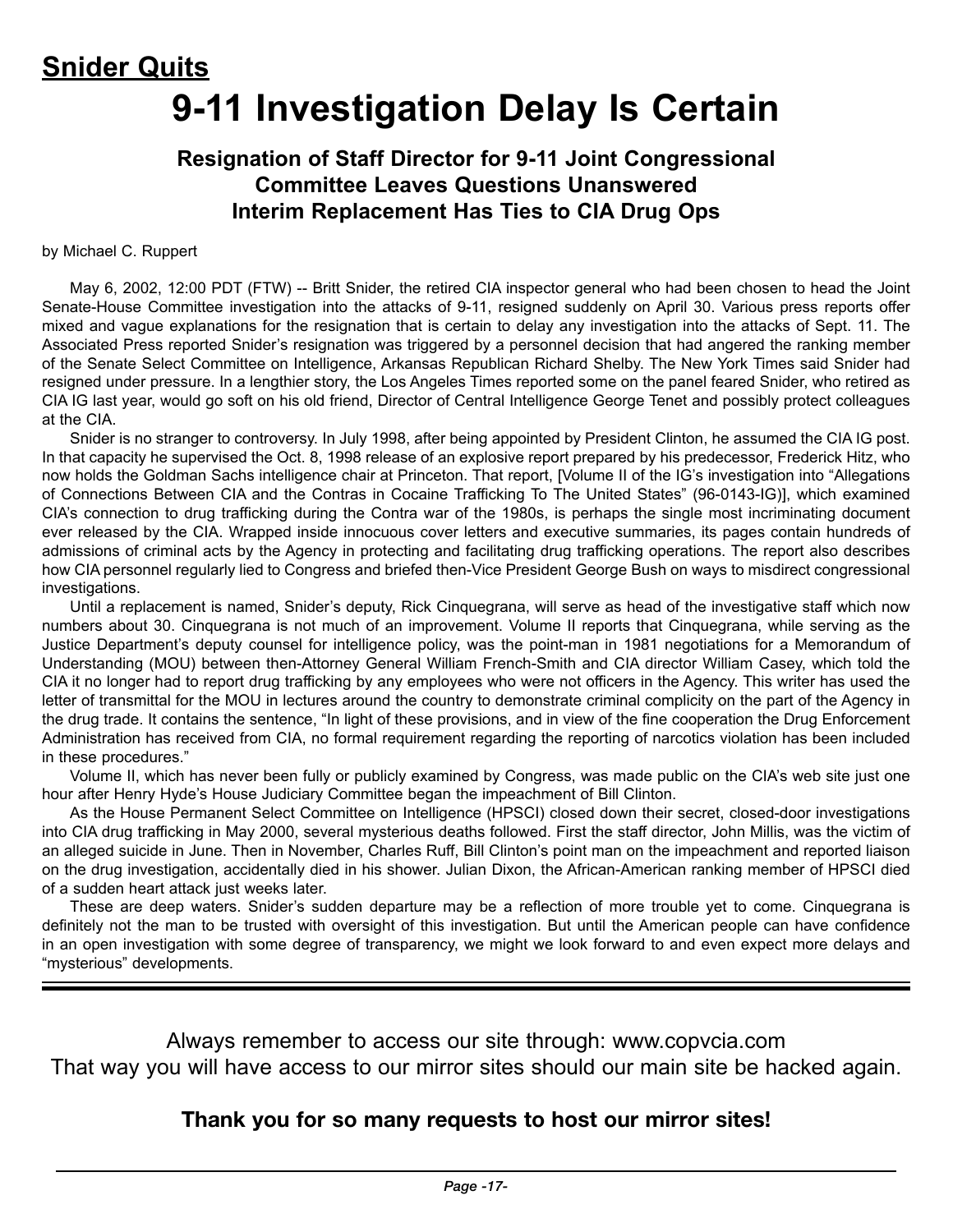# **Ruppert Addresses Private, Mostly Muslim Group in New York; Reports Israel Did Not Perpetrate 9-11 Attacks**

by Greta Knutzen, *FTW* Canadian Correspondent

Long Island, N.Y., April 30, 2002, 12:00 EDT (FTW) -- Michael C. Ruppert, FTW editor and publisher, delivered here on April 27 his 12th lecture titled, "Truth and Lies of 9-11."

During the two-and-a-half-hour lecture held at a Holiday Inn, Ruppert detailed the mounting and irrefutable evidence proving U.S. government foreknowledge of 9-11; the obvious inconsistencies of the official line dictated by the U.S. and dutifully relayed through mainstream media institutions; the evidence suggesting that the "war against terror" is fronting a U.S. imperial agenda aimed at securing the world's oil resources; and the dependence of the global economy and financial markets on drug money. Ruppert presented this evidence to a gathering of 100 professional men and women including doctors, lawyers, stockbrokers and academics. Many were Muslim.

The private lecture was organized and funded by Dr. Faiz Khan and Dr. John Kahoun. Both men specialize in emergency medicine and experienced, first-hand, the destruction that occurred on Sept. 11. Khan explained the decision to invite Ruppert to present a private lecture to their associates and peers was motivated by the belief that "the more people who know [the truth behind] what is going on, the better."

The goal shared by Khan and Kahoun was to present a "highly educational evening that promised to provoke serious re-examination of paradigms used to interpret the current state of affairs," Khan said. He made it clear the decision to host Ruppert's lecture was not motivated by Islamic, leftist, or progressive impulses. Ruppert's investigative journalism instinctively resonated with Khan, who first learned about Ruppert through the *FTW* website. Ruppert's research and analysis appealed to Khan because, he said, it transcends party-political division, religious preference and racial difference, and simply seeks the truth.

Khan and Kahoun intentionally limited the size of the audience, and intended to use the private event as a litmus test designed to gauge the reaction to Ruppert's lecture among their friends and peers. Khan and Kahoun hope the interest generated by the event will in turn generate the capital and support necessary to fund a public forum in New York, wherein Ruppert will be invited to deliver his lecture to a much larger audience. Khan stated frankly, "The best way to facilitate the truth is to help provide capital [for a cause you deem worthwhile]. Mike Ruppert has done all the legwork, what he needs is capital. Facilitating a worthwhile enterprise through funding is the easy way to contribute and act."

The Long Island audience responded positively to Ruppert and the evidence he presented -- many wanted to know when and where he would be speaking next. Attorney Raymond D. Kohlman, who presently serves as a legal consultant to the government of Pakistan, witnessed the positive response to the lecture and thought it very likely Ruppert would be returning to New York before long.

In 1999, Kohlman and his law partner, Dr. William Pepper, successfully represented the family of the Rev. Martin Luther King Jr. in a lawsuit claiming the civil rights leader was the victim of a murder conspiracy involving the U.S. government and not a lone assassin. The many years Kohlman has spent defending controversial clients such as Bill Tyree, has taught him "what the government is capable of." Reacting to Ruppert's lecture, Kohlman said, "it sits very well," adding the true value lay in the audiences' ability to take the factual information given by Ruppert and "start their own search."

The information and analysis included in Ruppert's lecture was unfettered by ideological bias and offered a unique and accurate map of how the world works. Ruppert delivered a frank assessment, based on the evidence of the precise nature of Israeli connections to 9-11. Ruppert detailed evidence that supports the conclusion that, while Israeli intelligence sources had learned of impending attacks, they promptly informed the U.S., which did nothing to stop them. Ruppert stressed there is no evidence to suggest Israel perpetrated the 9-11 attacks. Ruppert made it clear he believes Israeli Prime Minister Ariel Sharon's government may be blackmailing the Bush Administration, because the Israelis have evidence that the Americans had foreknowledge of the Sept. 11 attacks and did nothing to stop them. This blackmail, according to Ruppert, is what has given Sharon the leverage he needs to "act like an 800-pound gorilla in Palestine."

Arshad Majid, a junior partner of a prominent law firm in New York, attended Ruppert's lecture. In addition, Majid opened a production company this year, Tiger Eye Productions, which produces documentaries and hard news programs. Majid, who was employed for many years as an assistant district attorney and prosecutor for the state of New York, said the various theories circulating within the Muslim community concerning the extent of Israeli involvement in 9-11 run the gamut, including the theory propagated in right-wing and some Middle Eastern circles, claiming 9-11 was the direct result of a Mossad operation.

Majid said Ruppert was the first journalist many had heard who presented evidence that Israeli intelligence had in fact warned the U.S. of pending attacks, and, he said, Ruppert provided information that encouraged people to think for themselves and begin asking the right questions of their government. Kohlman stated many people seek "to blame the Muslim community for the events of Sept. 11, and Ruppert gives [Muslims] information they can use" to defend themselves against the tide of disinformation.

#### *(continued on page 20)*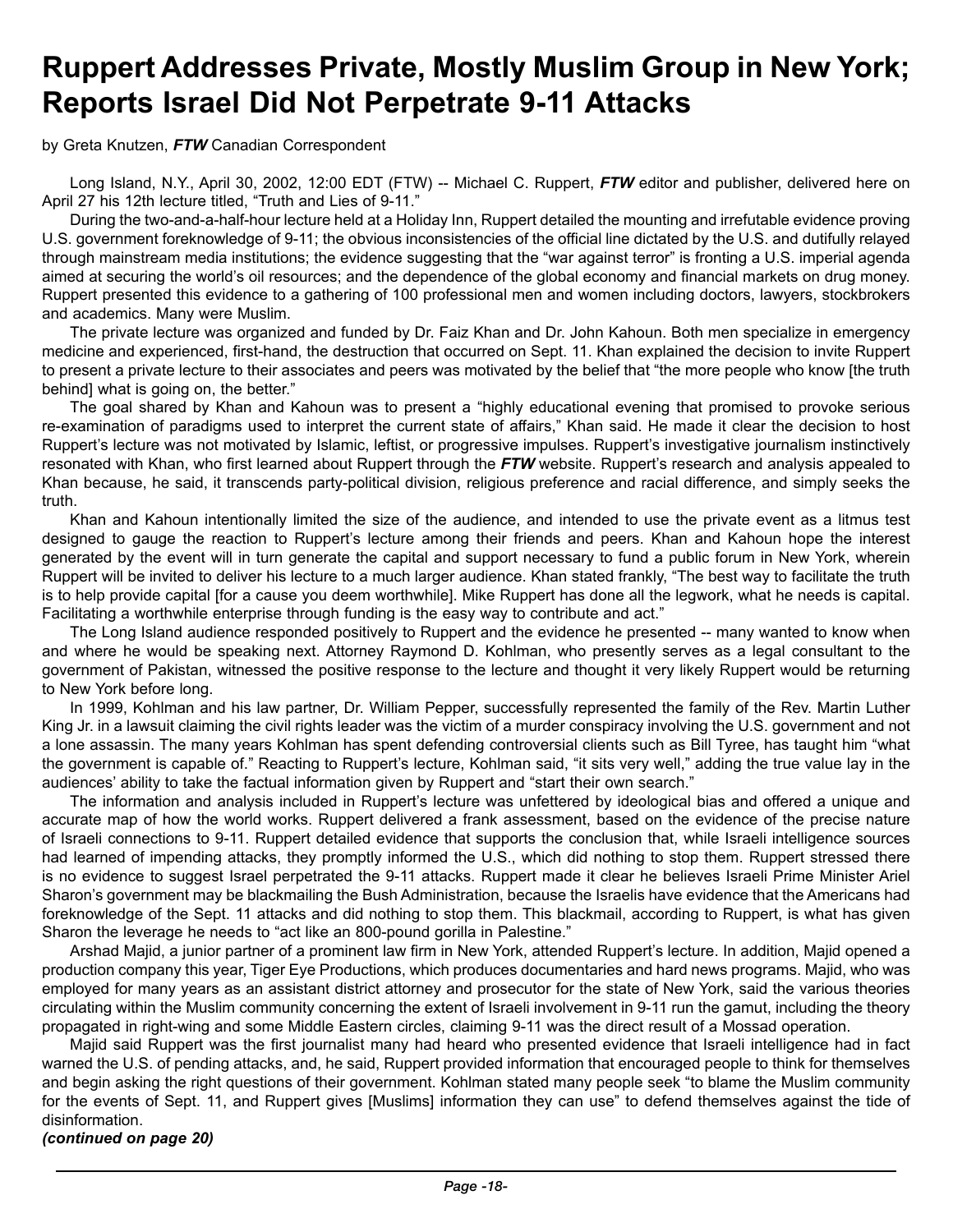#### *(continued from page 1, The Dam Breaks)*

On April 25 and 26, ABC News Nightline ran a two-part series looking into the history of Caspian Sea oil in the Central Asian Republics and started connecting dots to current events. The series mentioned the unrequited Unocal pipeline across Afghanistan that is now being built, and it reported that the new Afghani prime minister, Hamid Karzai, is a former Unocal employee. And it talked about the major oil companies' need to recoup billions in investments that had been frustrated for a decade by the Taliban.

The legendary writer Gore Vidal was interviewed on April 24 in Salon magazine [\(www.salon.com\)](http://www.salon.com). He had reached many of the same conclusions we have. Among his more notable quotes:

"But the whole story in Afghanistan is not about Osama and his religious views, although they have some bearing, but is about a great coup on the part of the United States to grab all of the oil and natural gas out of Central Asia. And that is what we set out to do…But far larger than the Persian Gulf is the Caspian Sea oil, and Uzbekistan, and all the other –stans that used to be part of the Soviet Union. We have been deliberately encircling that section of the world…

"What we have been looking for is a trigger. We had already planned to go into Afghanistan in October of '01. We had been desperately trying to put a pipeline that runs through Afghanistan, Pakistan, down to Karachi and the Indian Ocean...

"Well, the giveaway was, when Tommy Franks, the commanding general of our forces there, arrived in Afghanistan, people kept asking, 'Where is Osama bin Laden?' And he said, well, it would be nice if we found Osama bin Laden, but that's not really why we're here…

"Ordinarily we'd have hearings…there would be hearings immediately, as there were after Pearl Harbor, an investigation into why we spend \$30 billion a year on intelligence and we didn't know about what was obviously a plot that took about four years…

"Well any sane country is going to investigate, particularly with such a vast and proud military as we've got, why it took 90 minutes before the planes were in the air. Something is going on…"

When asked if he believed that there was American foreknowledge of the attacks, Vidal replied, "Of course there was."

When asked if, because of FDR's foreknowledge of the Pearl Harbor attack, he felt the Bush Administration would have permitted the attack of 9-11 as a pretext to invade Afghanistan, he replied, "You have said it. I didn't say it. I think it's a possibility. I would rather the Congress found out for me; that's what we pay them for."

And about halfway through the lengthy interview Vidal observed, "And unfortunately, we have no government in the U.S. We have no foreign policy. We have oil policy. We have a lot of Realpolitik stuff going on, which has to do with our national wealth and private wealth as well…"

On May 2, Chicago Magazine scored a coup by securing an interview with the dean of American investigative journalists, Seymour Hersh. In commenting on the evisceration of the Constitution since 9-11, especially in the case of the so-called 20th hijacker, Zacarias Moussaoui, Hersh commented, "We have an attorney general that is, I don't know, how would you describe him, demented? We have an attorney general who doesn't seem to understand the law...

"I don't know about you, but I think one of the great costs of 9-11 has been this tremendous attack on the Constitution…" After noting that Moussaoui, who did not participate in the attacks, has been held in a windowless, six-by-six cell with the lights on 24 hours a day for eight months and has been denied free access to counsel, Hersh commented, "The justification for this extraordinary procedure of not letting his lawyers unfettered access to him is because, the government says again and again he is capable of passing a message -- 'By God, if we let him have an unfettered exchange that we don't monitor, even with a lawyer, the Sears Tower will go down tomorrow.' You have to understand what's driving this. What's driving this is fear…

"So there was a hearing that you all read about. When the hearing began he raised his hand and the judge let him speak, and for 50 minutes he buried himself. This is what's interesting to me about it. This is a man who the federal government says cannot be allowed to communicate with anybody unfettered in any way, because he's gonna pass the message…He spoke for 50 minutes. It was live on the Internet. Hundreds of reporters were listening…Not once did it [the government] say, 'Your Honor, let's go into chambers with this. He has a right to speak but we can't have him speak publicly because we think he's capable of doing something…'"

On the entire course of events since 9-11 Hersh was more pointed.

"Al Qaeda was not destroyed in the war. Afghanistan was…

"Where are the Democrats? Where are the Republicans who know better?…

"And I'm telling you right now, it's gonna get much worse…"

As most of you know, FTW has been the object of some blistering, if impotent and feeble, attacks as a result of the effectiveness we have had in reaching large numbers of people since 9-11. However, that people and institutions such as those described above have begun to acknowledge the abundant and clear evidence of the Bush Administration's guilt before and during the attacks, as well as its abhorrent conduct after the attacks, is a clear sign that the dam of denial has cracked -- much more quickly than I had expected. But it would be both naïve and short sighted to believe this means we have won.

The beast has only been mildly wounded, and wounded beasts are the most dangerous. Aside from possessing enormous wealth, the Bush Administration and those it represents also possess incredible technology and power. As these recent statements from opinion-molders affirm the position *FTW* has taken from day one and begin to seep into the mainstream